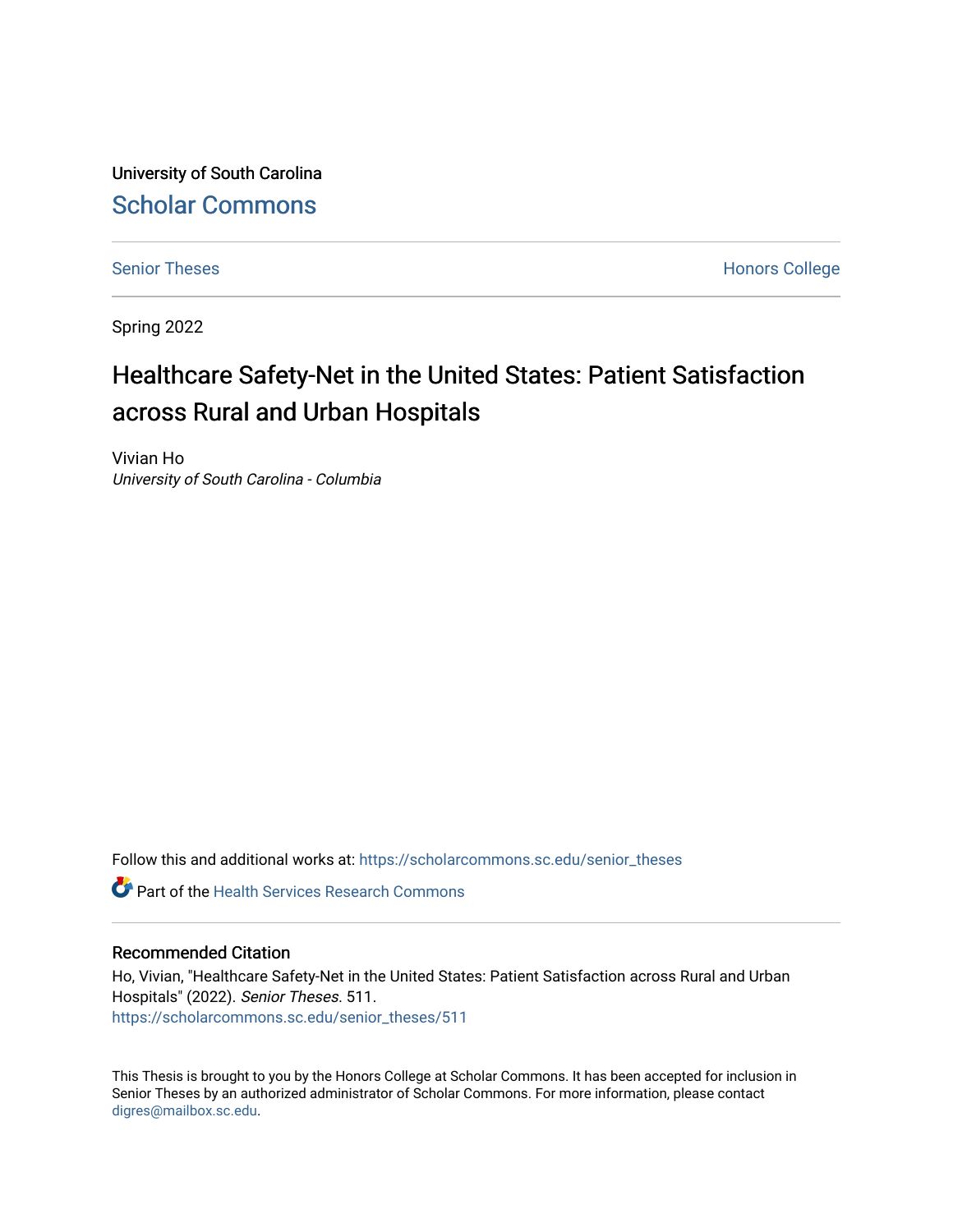## HEALTHCARE SAFETY-NET IN THE UNITED STATES: PATIENT SATISFACTION ACROSS RURAL AND URBAN HOSPITALS

By

Vivian Ho

Submitted in Partial Fulfillment of the Requirements for Graduation with Honors from the South Carolina Honors College

May, 2022

Approved:

Peignkung.

Dr. Peiyin Hung Director of Thesis

Yelindze//Wintl

Dr. Melinda A. Merrell Second Reader

Steve Lynn, Dean For South Carolina Honors College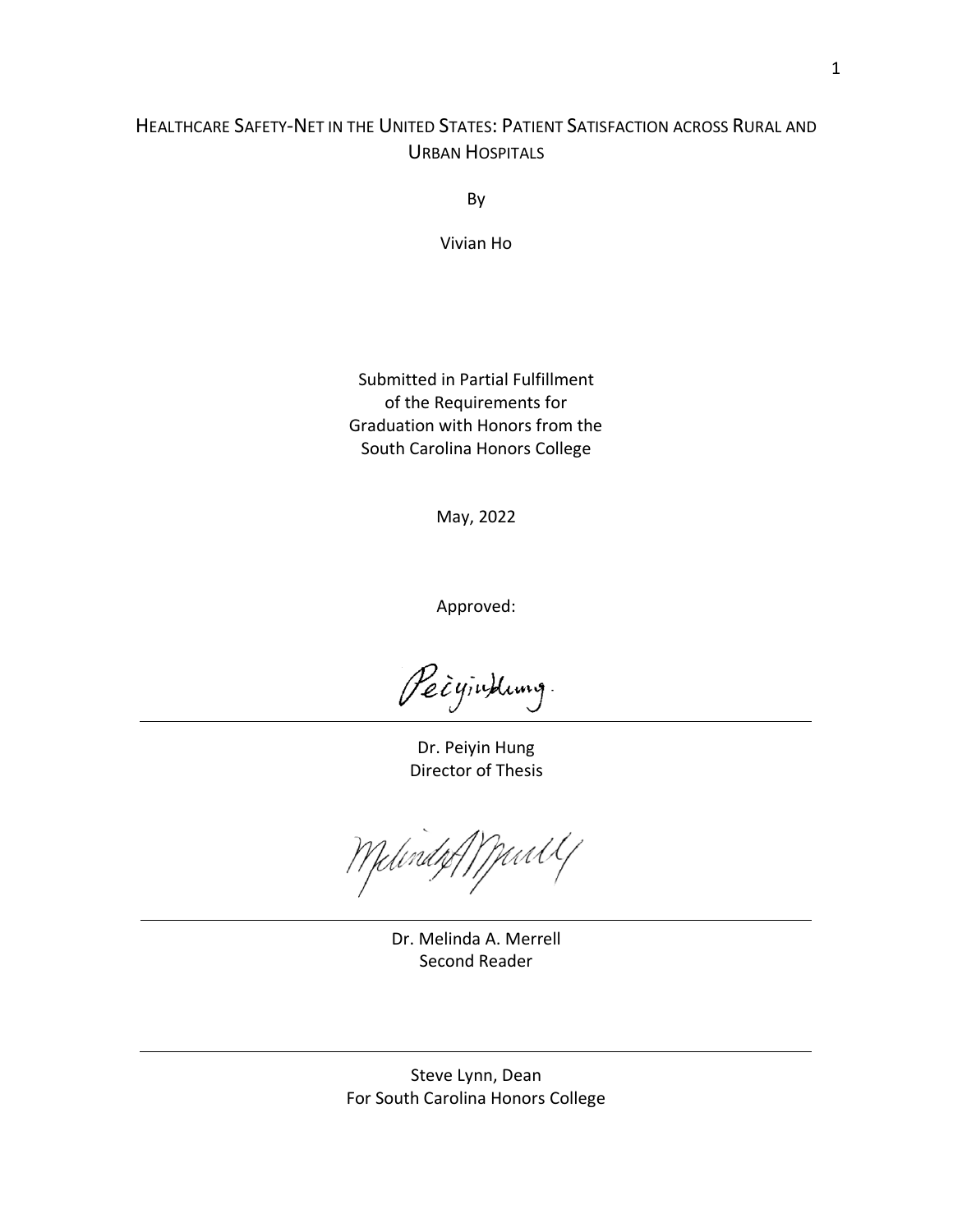## **TABLE OF CONTENTS**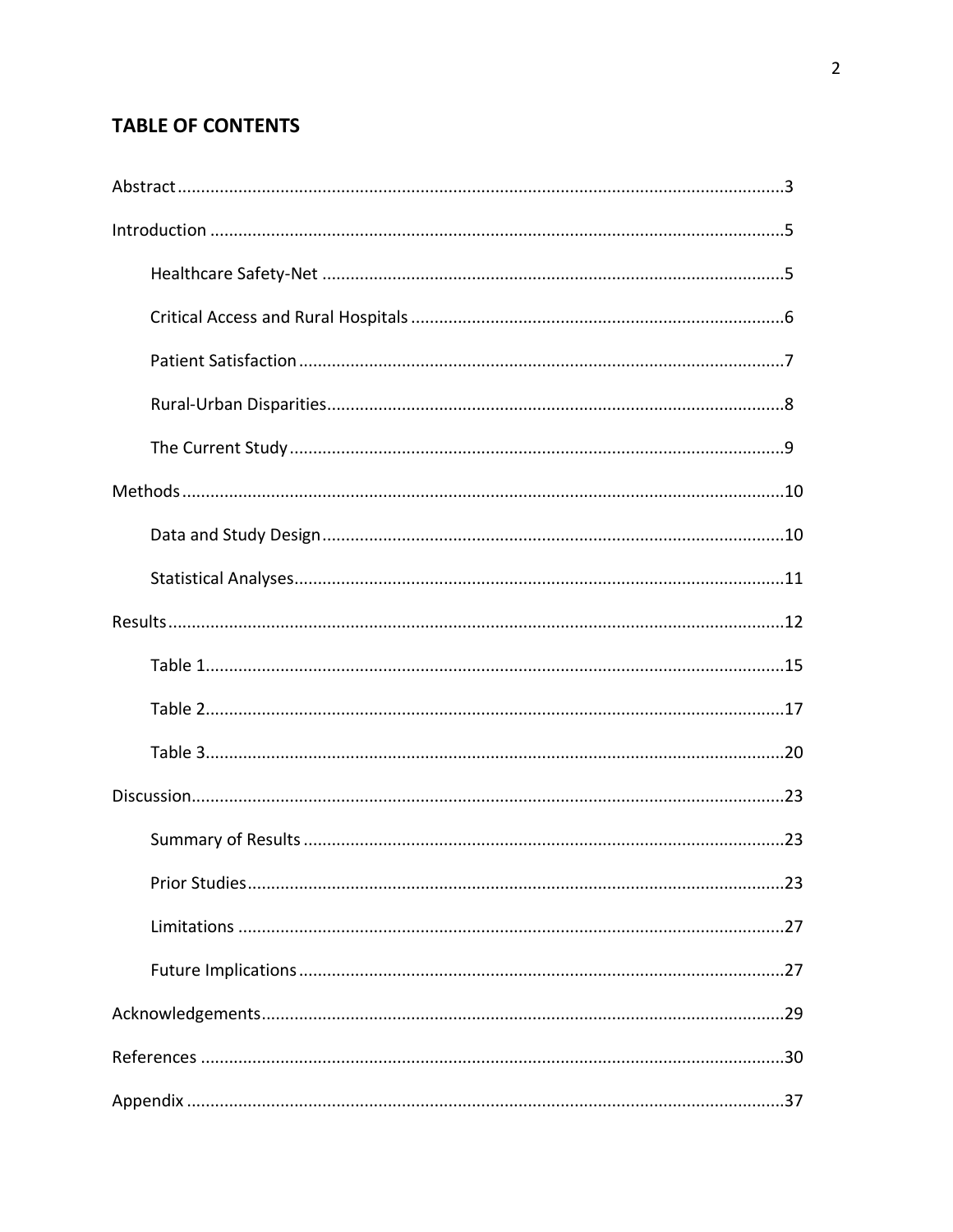## **ABSTRACT**

**Objective.** To examine rurality and other hospital characteristics associated with patient satisfaction across hospitals in the United States.

**Data.** Nationwide hospital data from the 2019 Hospital Consumer Assessment of Healthcare Providers and Systems (HCAHPS) survey and the 2020 Centers for Medicare & Medicaid Services (CMS) Provider of Services (POS) file.

**Study Design.** Hospital ZIP-codes were categorized into urban, rural micropolitan, or small/isolated rural based on Rural-Urban Commuting Area (RUCA) codes. Patient satisfaction measures from the HCAHPS survey were linked to the CMS POS data for hospital characteristics, yielding 2,357 urban hospitals, 749 rural micropolitan, and 1,343 small/isolated rural hospitals. ANOVA and chi-square tests were conducted to compare patient satisfaction measures and hospital characteristics by rurality. Generalized linear models were employed to examine marginal differences of hospital rurality on patient satisfaction, controlling for other hospital characteristics.

**Principal Findings.** While small/isolated rural hospitals were less likely to be accredited, to have medical school affiliation, and to have high staffing, they were more likely to have pharmacy services collocated within a hospital, patients insured by Medicare and Medicaid, and critical access hospital (CAH) designations. Small/isolated rural hospitals had the highest average survey response rates at 3.26 percentage points above the national average. In particular, compared to urban hospitals, small/isolated rural hospitals had higher percentages of patients reporting that nurses or doctors always communicated well (average marginal effects: 1.63; 95% CI, 1.14-2.12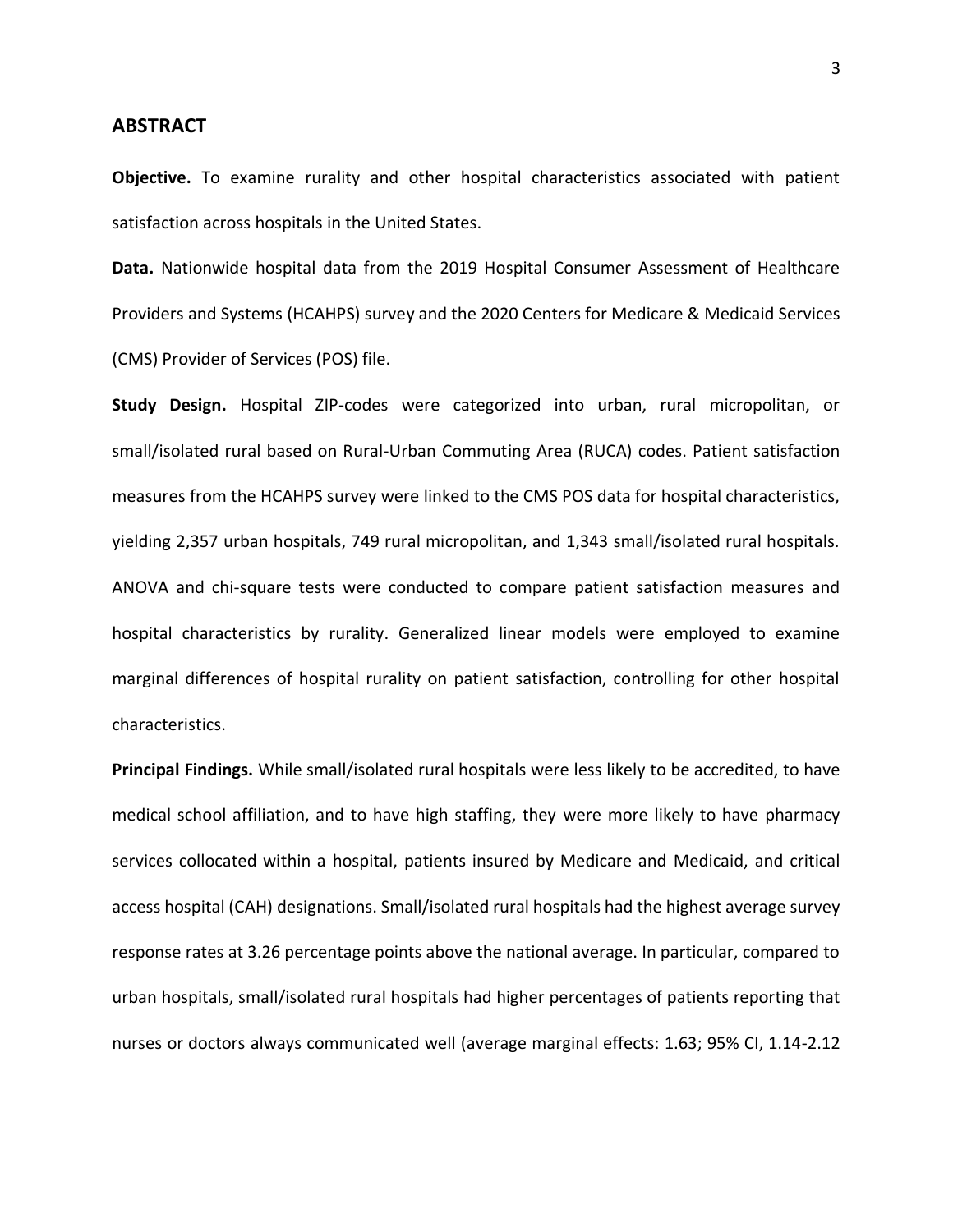(nurses) and 2.61 [2.12-3.10] (doctors)), that they always received help as soon as they wanted (4.36 [3.56-5.16]), and that staff always explained possible side effects (3.28 [2.50-4.06]).

**Conclusions.** Safety-net, or small/isolated rural, hospitals reported higher patient satisfaction compared to non-safety-net hospitals. Many of these safety-net hospitals were designated as CAH, relied more on Medicare and Medicaid insurance, and offered on-site pharmaceutical services. These findings signal the important role that safety-net hospitals play in providing satisfactory healthcare to underserved communities.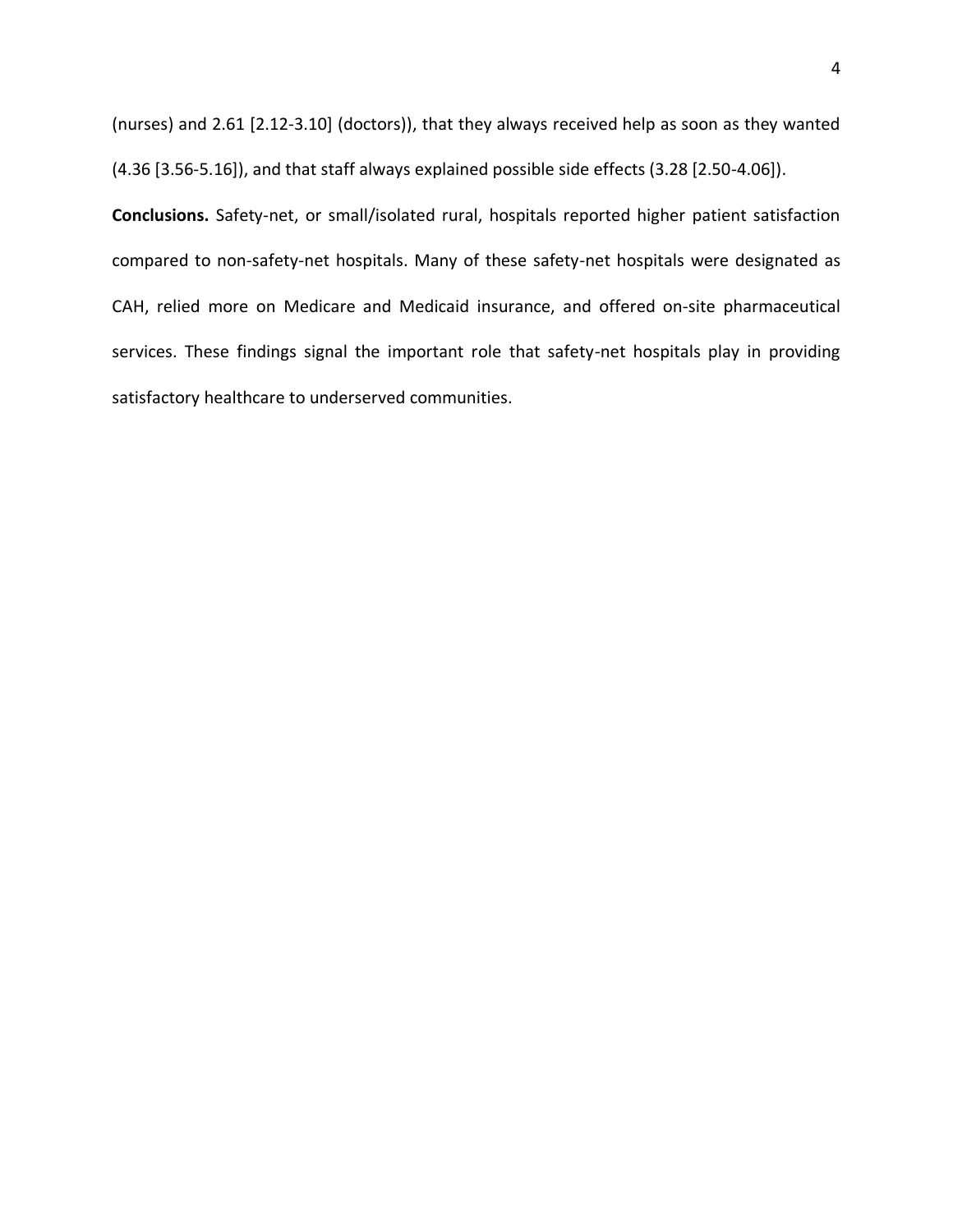## **INTRODUCTION**

### **Healthcare Safety-Net**

The healthcare "safety-net" plays a critical role in the United States' healthcare model by filling in coverage gaps to provide affordable healthcare to low-income populations. However, this system is not without flaws. The healthcare safety-net is neither well-defined nor consistent. The safety-net encompasses a wide range of public hospitals, free clinics, private physicians, local health departments, and other medical providers.<sup>1</sup> Depending on the needs of the surrounding community and the political climate of the area, each institution varies greatly in the breadth of services provided and the financing options offered.<sup>1</sup>

The lack of agreement on what constitutes a safety-net provider complicates the issue. One prior study proposed three general approaches to defining whether a facility is considered a safety-net: a demonstrated commitment and contribution to uncompensated care within a community, a Medicare and Medicaid caseload greater than or equal to the state average, or facility characteristics such as being a public or teaching hospital.<sup>2</sup> Another study defined safetynet providers as those in the highest quartile of the Disproportionate Share Hospital (DSH) index, as hospitals designated as DSH serve a significantly disproportionate number of low-income patients and receive uncompensated care payments from the Centers for Medicaid and Medicare Services in return.<sup>3</sup>

Much of this research has been focused on the urban safety-net, yet the role of safetynet hospitals is particularly important in rural America, which comprises approximately 60 million Americans.<sup>4</sup> As of 2019, approximately 16.0% of adults in rural America lacked health insurance, and rural areas continue to be 3 percentage points higher than urban areas in uninsurance rates.<sup>5</sup>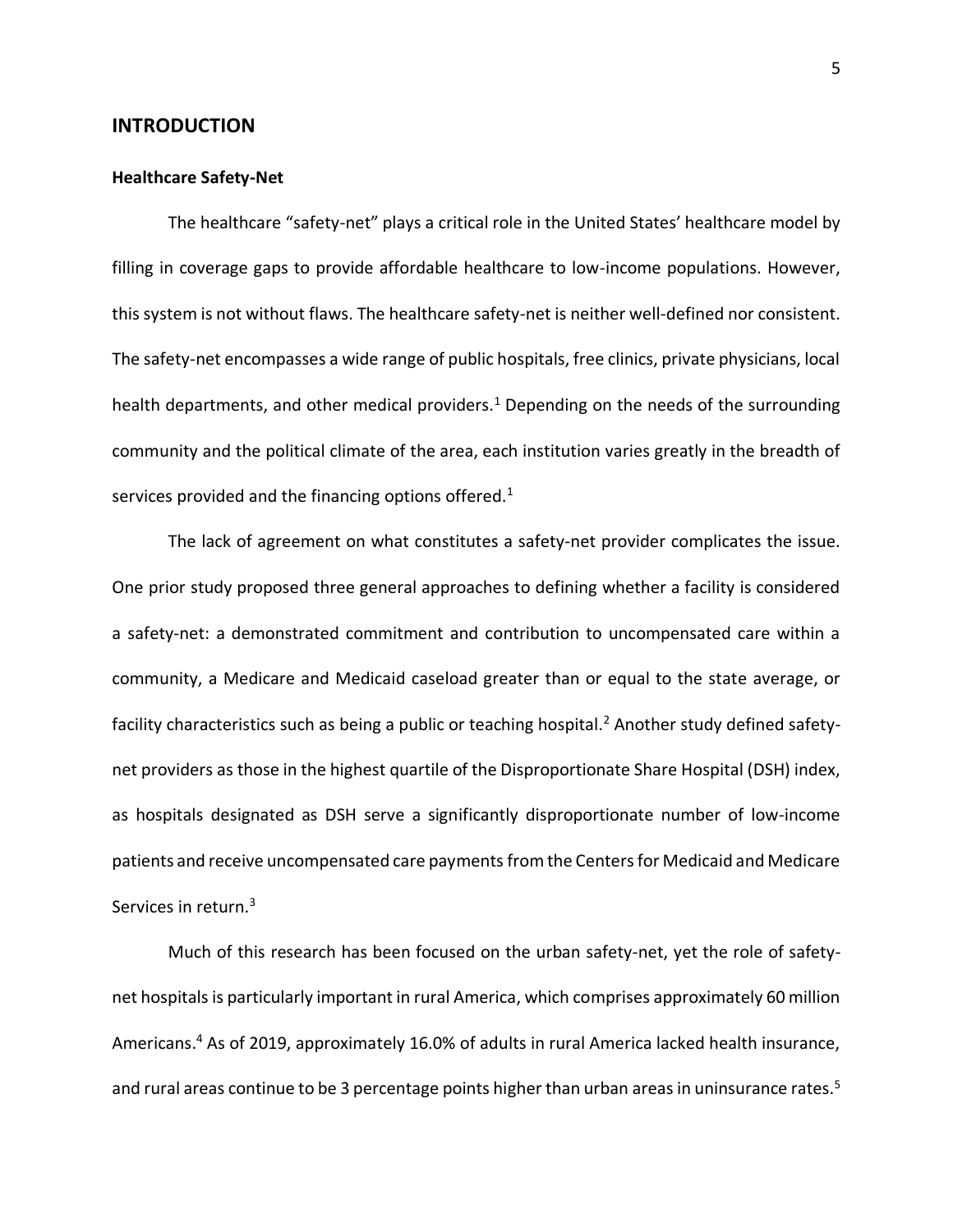The medical care of these people thus depends on the rural safety-net. Unlike the urban safetynet, which relies heavily on teaching hospitals and other professional academic programs that use trainees to provide care for low-income patients, the rural safety-net has less access to such resources.<sup>6</sup> The rural safety-net includes a range of individual providers like rural health clinics, private practices, community health centers, and local health departments.<sup>6</sup> One other rural provider, the critical access hospital (CAH), is of particular importance.

### **Critical Access and Rural Hospitals**

As of January 2022, 1,356 rural hospitals are designated as "critical access" hospitals, an official classification for select rural hospitals that receive additional financial and resource incentives for providing care to rural, underserved communities.<sup>7,8</sup> In order to qualify as a CAH, a facility generally must have 25 or fewer beds, be located 35 miles or more from the next neighboring hospital, maintain an average length of stay of less than 4 days, and offer 24/7 emergency care services.<sup>9</sup> Although not all rural hospitals have this critical access designation, most do—over 60% of rural hospitals are CAHs.<sup>7</sup> In general, rural hospitals also receive more of their revenue from Medicare (45%) and Medicaid (11%) compared to urban hospitals.<sup>10</sup> Thus, in addition to being critical access, many rural hospitals have a large proportion of uncompensated care and Medicaid caseloads, satisfying two definitions of "safety-net" proposed in prior literature.

Furthermore, rural hospitals fulfill such an important healthcare role that, when there is a lack of availability, their absence is clearly felt. Since 2010, more than 106 rural hospitals in the U.S. have closed, resulting in a significant loss of population coverage.<sup>11</sup> When a rural hospital closes, low-income and elderly patients report higher likelihoods of postponing or forgoing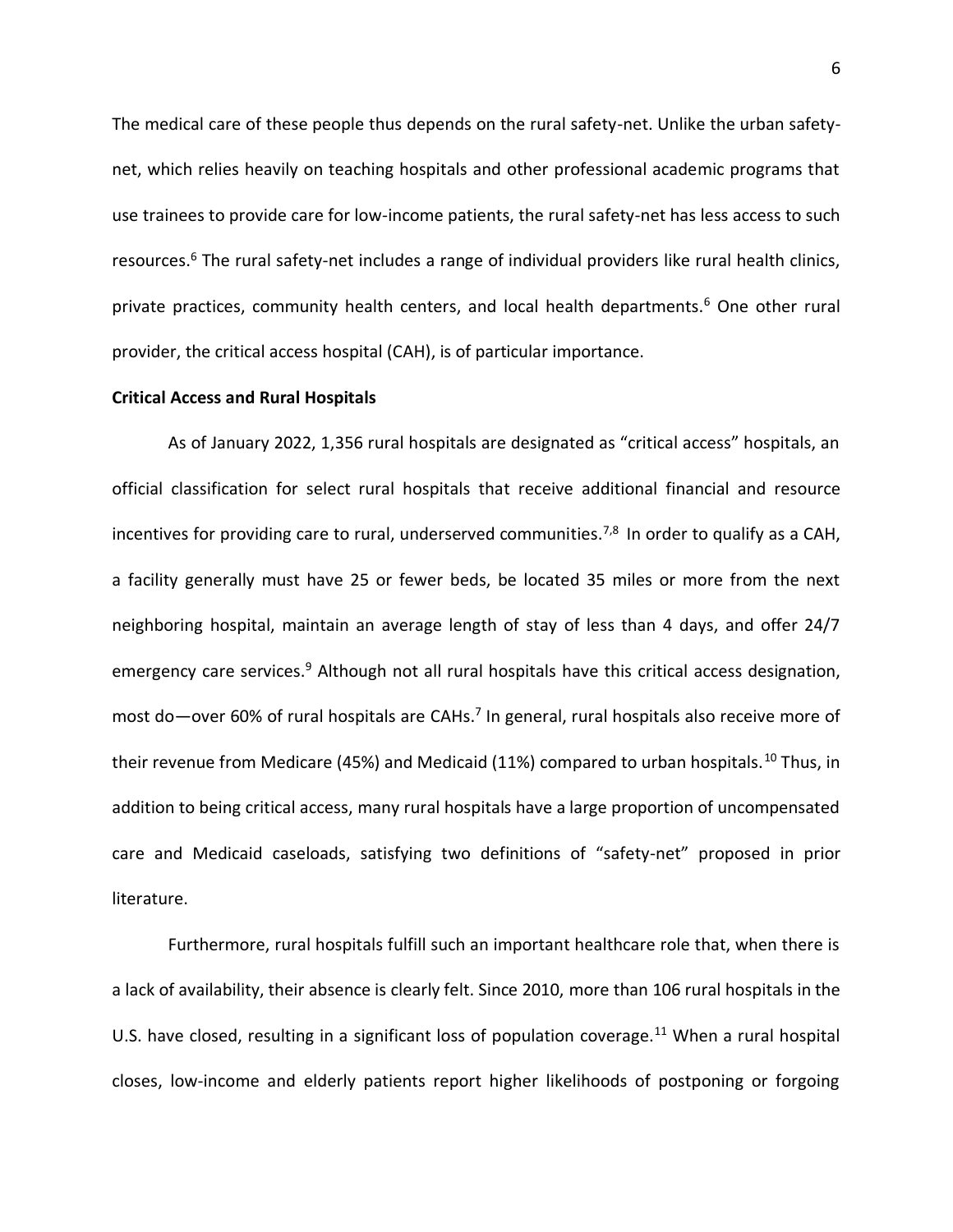medical care because of transportation challenges.<sup>12</sup> In addition to scarcity of transportation, rural residents face many more barriers to healthcare than individuals in urban areas. Rural America is often plagued by a shortage of trained medical professionals, lack of services, lower health literacy, and poor availability of internet services.<sup>13</sup> Combining these issues with cultural differences and financial constraints, rural residents experience poorer health outcomes than urban residents.<sup>14</sup>

Because of these barriers, many rural residents are unable or less likely to seek out medical care. In fact, one study found that residence in a rural area increased the likelihood for healthcare avoidance, even when controlling for other factors.<sup>15</sup> Patient satisfaction can be examined in rural hospitals to determine its role in encouraging rural residents to seek care.

## **Patient Satisfaction**

In the ever-changing healthcare landscape of limited resources and multiple priorities, patient satisfaction remains a significant indicator of quality care. Patient satisfaction positively influences clinical outcomes, patient loyalty and compliance, and medical malpractice claims.<sup>16</sup> Thus, patient satisfaction is an effective measure of hospital and clinical success. One method of measuring patient satisfaction is through the Hospital Consumer Assessment of Healthcare Providers and Systems (HCAHPS) survey. This survey instrument was developed in 2002 by the Agency for Healthcare Research and Quality (AHRQ) as the first national, standardized, and publicly reported measurement of patients' perceptions of hospital care.<sup>17</sup> Previously, many hospitals had collected patient satisfaction data for internal use, but the introduction of HCAHPS enabled inter-hospital comparisons to be made at the local, regional, and national level.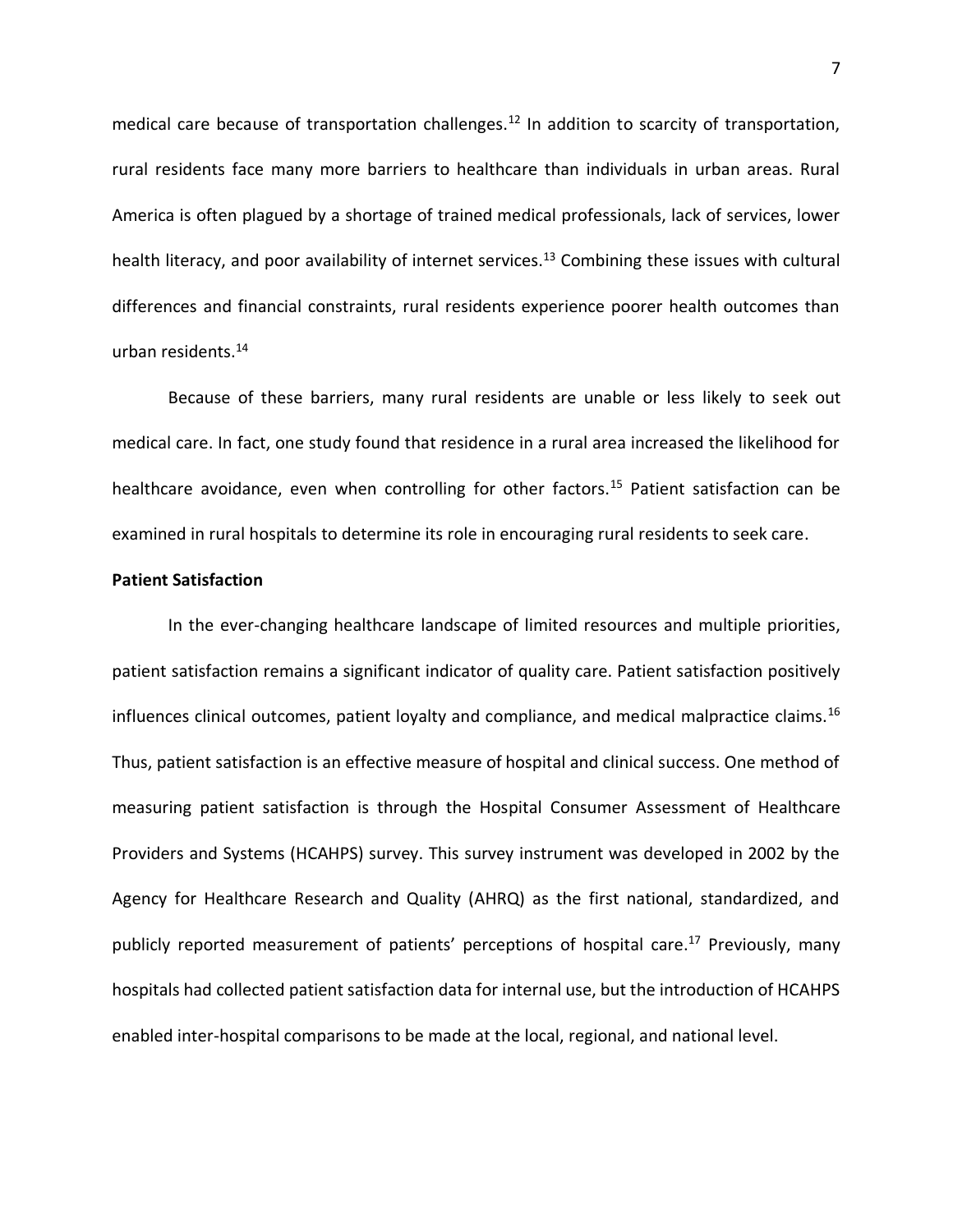The Health Services Resources and Administration (HRSA), the primary federal agency for improving healthcare access for medically vulnerable people, has included HCAHPS as part of their Medicare Beneficiary Quality Improvement Project (MBQIP).<sup>18</sup> MBQIP aims to improve the quality of care in CAHs using HCAHPS data to drive performance.<sup>19</sup> The inclusion of HCAHPS shows the merit of using patient satisfaction as an indicator of hospital performance.

## **Rural-Urban Disparities**

Yet, research regarding patient satisfaction is currently limited. Research regarding ruralurban disparities on patient satisfaction is even more scarce. One relevant study found that, compared to urban hospitals, rural hospitals were less likely to have a clean hospital environment but were more likely to have quick staff responsiveness and room quietness.<sup>20</sup> When controlling for other individual- and facility-level characteristics, there was evidence that higher RN staff levels and teaching hospital status predicted higher likelihoods of patient satisfaction.<sup>20</sup> Larger facility size resulted in a mixed effect, as it was positively associated with cleanliness and responsiveness but negatively associated with quietness.<sup>20</sup>

Other research has similarly corroborated the positive effects of higher nurse-staffing levels on patient experience. In fact, nursing communications accounted for 75% of the variance in patient satisfaction scores in one study.<sup>21</sup> This is unsurprising, as nurses spend far more time with patients than physicians and other staff members.<sup>22</sup> However, studies also found that physician communication was often highly correlated with overall hospital rating, suggesting that nurse and physician communication may have a larger impact on patient satisfaction than other hospital characteristics.<sup>23</sup>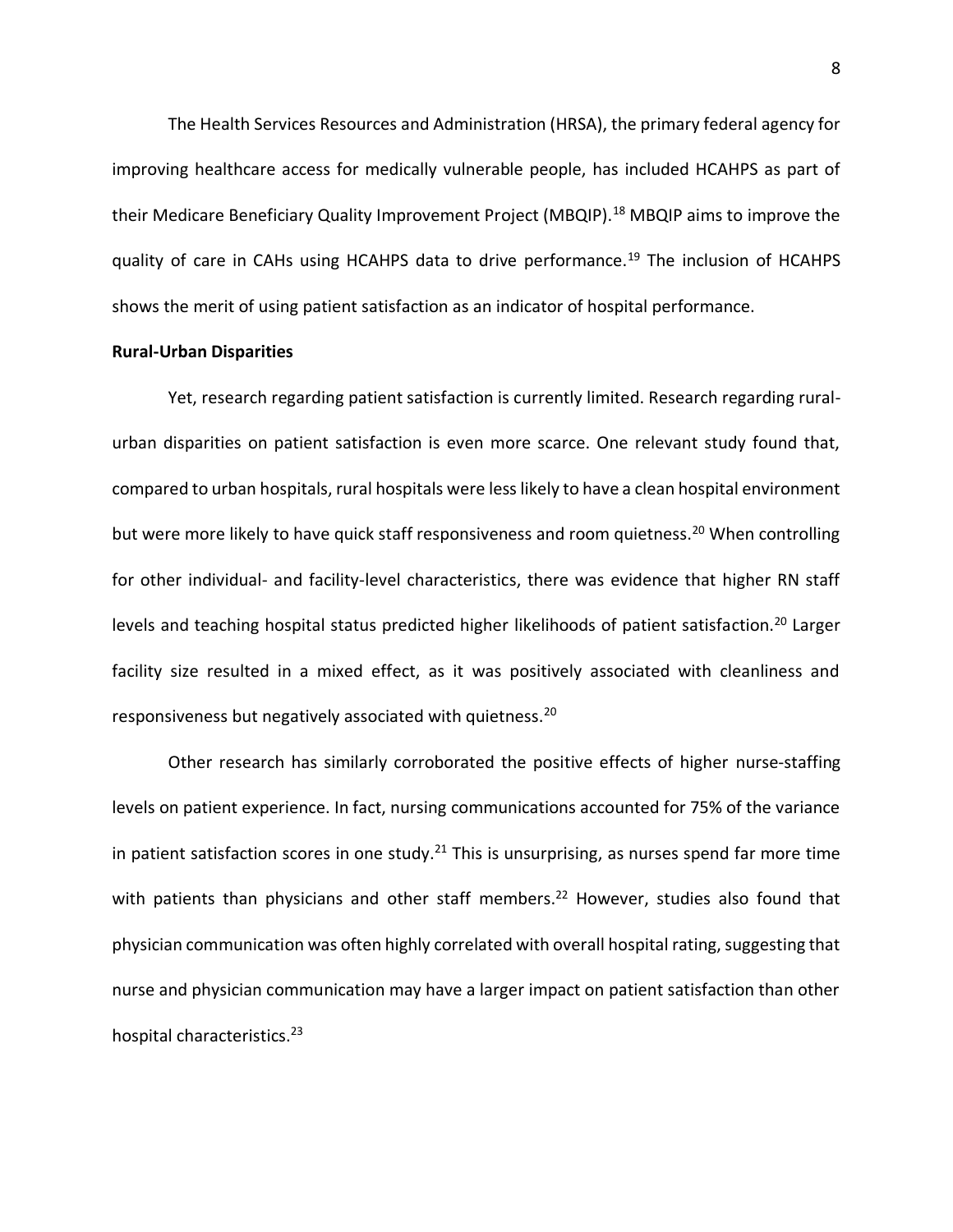A variety of other studies have been conducted that indicate potential disparities in rural versus urban hospitals. One study found that the highest performers in patient satisfaction were likely small, rural, or government-owned hospitals.<sup>24</sup> Another study discovered that, after controlling for other hospital-level covariates, academic hospitals outperformed nonacademic hospitals in most HCAHPS measures.<sup>25</sup> Since an aforementioned study claims that the urban safety-net depends on teaching and academic hospitals, this suggests that urban hospitals have more satisfied patients than rural hospitals.<sup>6</sup>

### **The Current Study**

There is a clear gap in the literature regarding rural-urban disparities in patient satisfaction. The factors that may influence patient satisfaction are still uncertain. Many patientlevel factors—such as patient perception of pain management—or hospital-level factors—such as hospital location—may affect patient satisfaction.<sup>26</sup> Research on patient satisfaction disparities across rurality and its causes is limited, especially as conducting rural health research in general remains challenging due to research barriers.<sup>27</sup> More research is needed to examine patient satisfaction in rural hospitals and whether certain hospital characteristics like rurality indeed affect reported patient satisfaction. Thus, the objective of our study is two-fold: to examine hospital characteristic differences by rurality, and to examine the role of hospital location rurality on patient satisfaction. In doing so, rurality and other hospital characteristics may illuminate patient satisfaction disparities. If patient satisfaction is found to be more positive in rural hospitals compared to urban hospitals, the important role those rural hospitals play in the healthcare safety-net can be highlighted.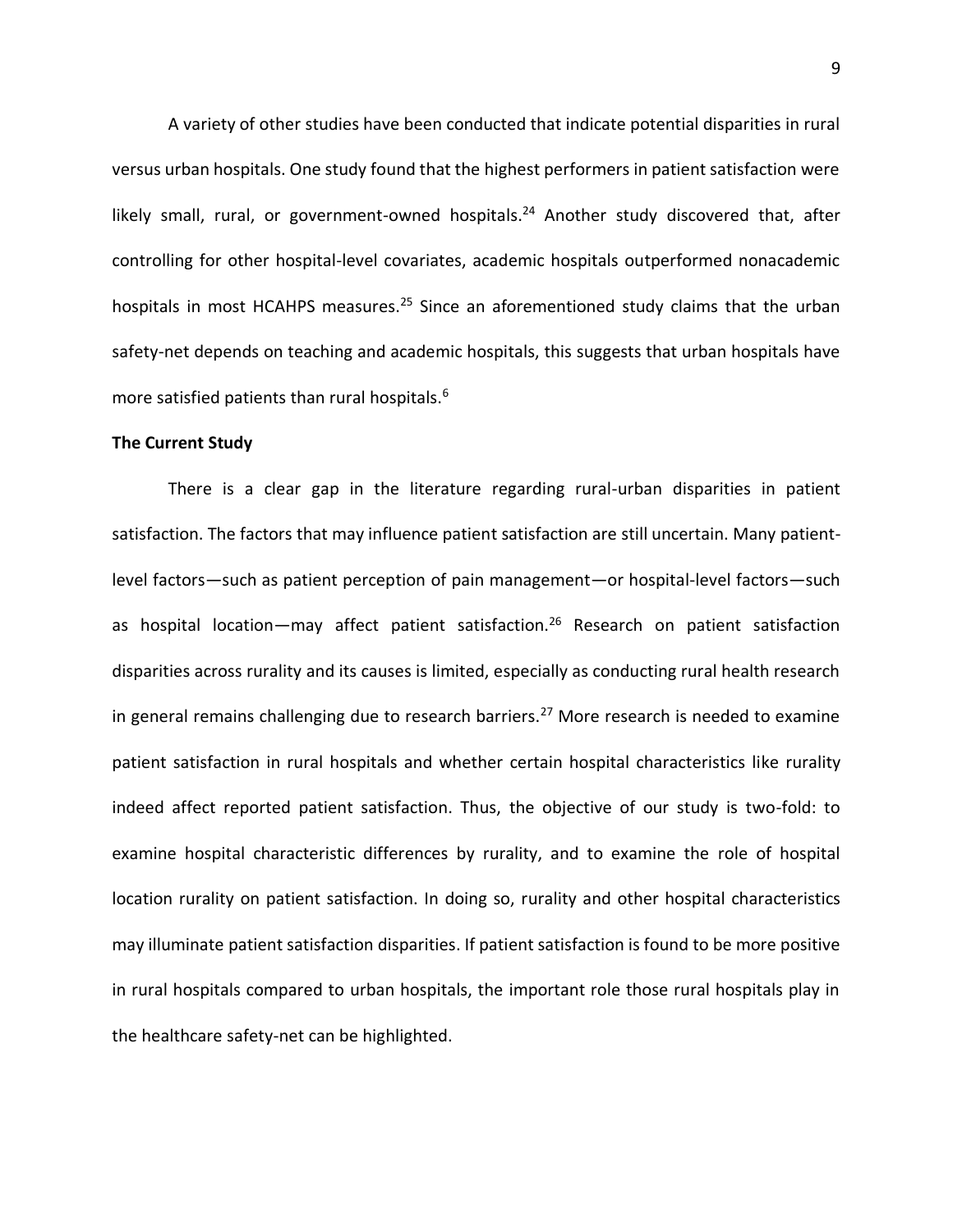## **METHODS**

### **Data and Study Design**

The 2019 HCAHPS data were used to investigate differences in patient satisfaction by rurality. The HCAHPS survey is a standardized, publicly reported measurement of patients' perceptions of hospital care that is administered to a random sample of recently discharged patients. It consists of 29 questions: 22 questions that cover the hospital experience (care from nurses, care from doctors, hospital environment, care from staff, discharge information, overall rating of the hospital, and care transition) and then 7 questions to adjust for demographics.<sup>28</sup> For our study, the last 7 questions were excluded because they are not directly related to hospital performance. Of the first 22 questions, three were intended to skip patients to the next appropriate question; these three questions were also excluded from our study.

The remaining 19 HCAHPS questions fall under 10 measures: 6 composite measures (nurse communication, doctor communication, staff responsiveness, communication about medication, discharge information, and care transition), 2 individual items (room cleanliness and quietness), and 2 global items (hospital rating and hospital recommendation). Each of the six composite measures is derived from two or three closely related questions. For our study, both the 19 individual questions and 6 composite measures were examined, as the composites allow for quick review of patient perceptions and increase statistical reliability.

Outside of the global items, the survey questions use a standard set of response options: "never," "sometimes," "usually," and "always;" "yes" and "no;" or "strongly disagree," "disagree," "agree," and "strongly agree." Because we were interested in examining positive patient satisfaction, only the most positive response options were used: "always," and "strongly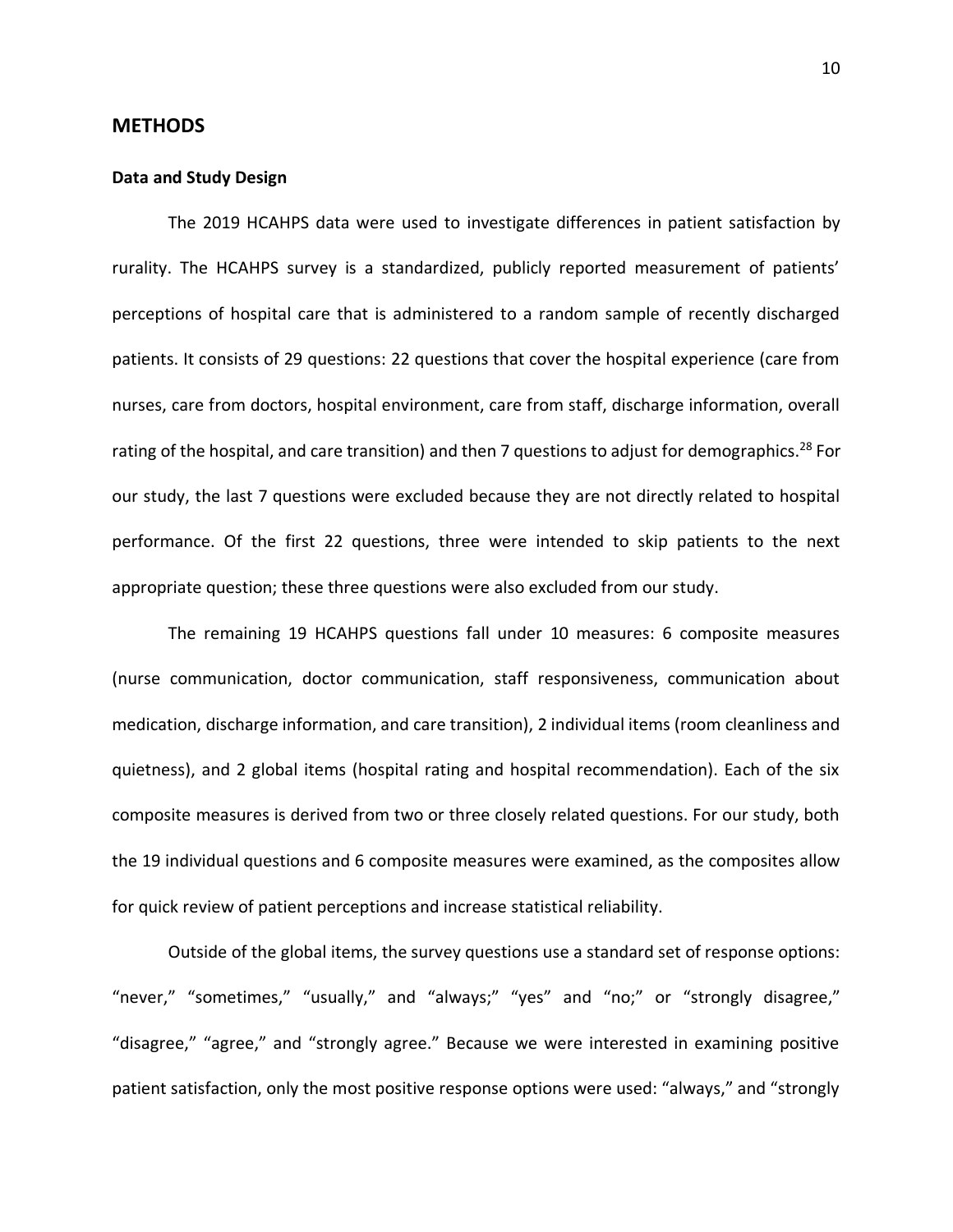agree." The most positive response options for the two global items were also used: "9" and "10," and "definitely yes."

The Centers for Medicare & Medicaid Services (CMS) Provider of Services (POS) file released in 2020 was also used to compare hospital characteristics by rurality. The file consists of data collected from nationwide hospitals on the type of services they provide and other hospital characteristics.<sup>29</sup> Based on prior literature, ten hospital characteristics were identified from the file to have particular association with patient satisfaction: CAH, ownership type, accreditation type, pharmacy service, medical school affiliation, Medicare and Medicaid participation, state code, LPN/LVN count, physician count, and RN count.<sup>26</sup> States were categorized in our study into United States Census Regions (Northeast, Midwest, South, and West) for better review of results.

Using "Facility ID" as the common identifier, HCAHPS measures were linked to our identified hospital characteristics, yielding 4,449 hospitals. Hospital ZIP-codes were used to categorize these hospitals by rurality into urban, rural micropolitan, or small/isolated rural based on Rural-Urban Commuting Area (RUCA) codes.<sup>30</sup>

## **Statistical Analyses**

Bivariate analyses examined whether there were differences in hospital characteristics by rurality and whether there were differences in patient satisfaction by rurality, using chi-square tests of independence for categorical variables and one-way analysis of variance for continuous variables as appropriate. Because our outcomes of interest were linear and normally distributed, we employed generalized linear models to examine the association between hospital rurality and each of the patient satisfaction measures. Urban hospitals were used as the reference group, and all models were controlled for the other ten identified hospital characteristics. All statistical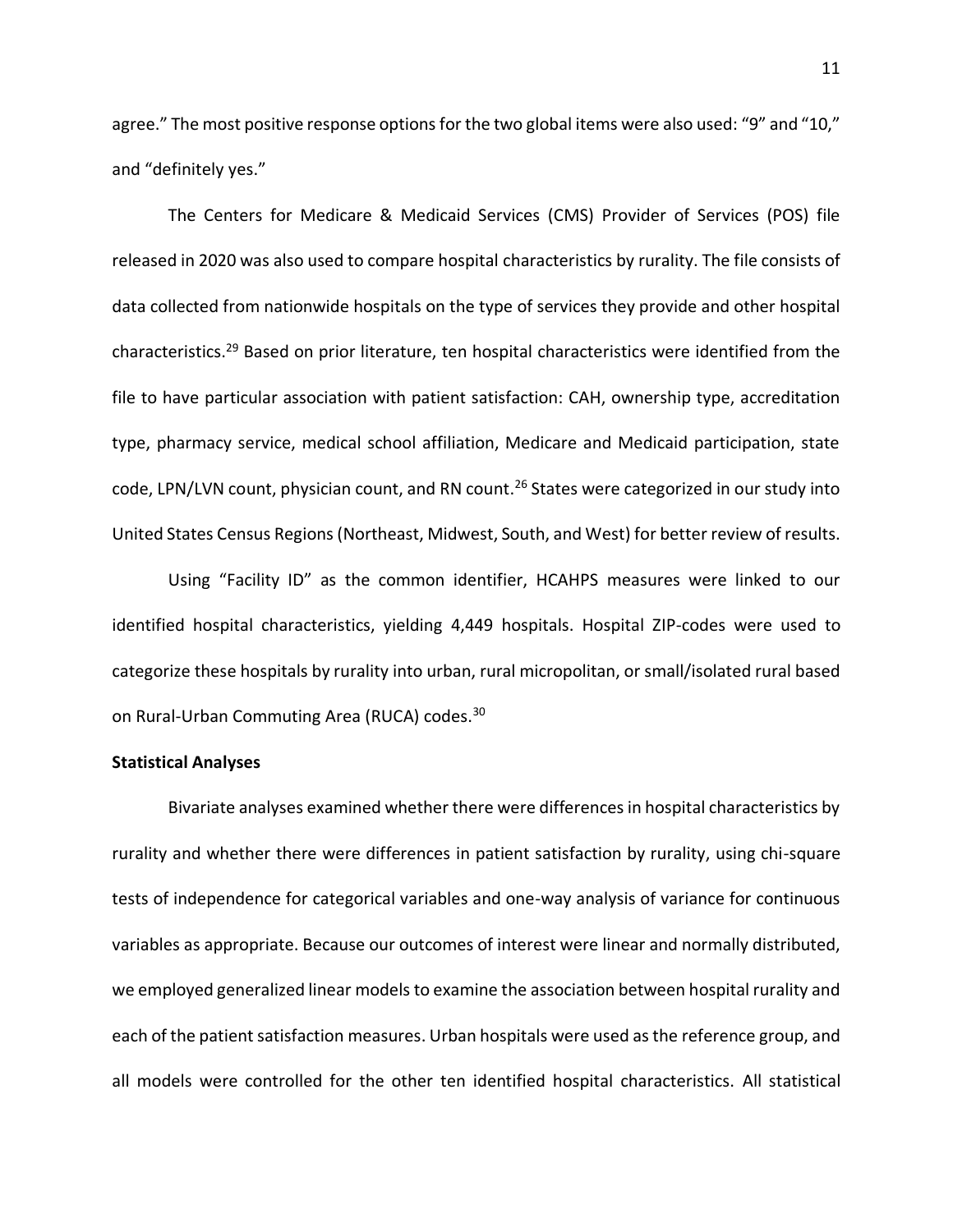analyses were done using Excel and SAS Version 9.5. Additionally, because this study used publicly available, secondary data sources, Institutional Review Board (IRB) review and approval were not required.

## **RESULTS**

As seen in Appendix Table 1, urban hospitals were the most abundant nationwide with 2,357 hospitals, followed by small/isolated rural hospitals with 1,343 hospitals and then rural micropolitan hospitals with the least abundance at 749 hospitals. Out of all hospital types, small/isolated rural hospitals had the highest average survey response rates to the HCAHPS survey at 3.26 percentage points above the national average.

Table 1 shows differences in hospital characteristics by rurality. While urban and rural micropolitan hospitals were less likely to be designated as a CAH (4.9% and 22.5%, respectively), the majority of small/isolated rural hospitals were considered CAH (77.2%). Across all hospitals, 56.6% of hospitals were private for-profit. However, small/isolated rural hospitals were the most likely to be public hospitals (36.4%) compared to urban (16.2%) and rural micropolitan (26%). Urban and rural micropolitan hospitals were more likely to be accredited (89.7% and 79.1%, respectively), while only 37.1% of small/isolated rural hospitals had accreditation by Joint Commission or DNV. For availability of pharmacy services, small/isolated rural hospitals were more likely to offer them (97.3%) than urban and rural micropolitan hospitals (89.7% and 94.5%). Only 25.9% of hospitals nationwide were affiliated with a medical school. However, small/isolated rural hospitals had the lowest affiliation (7.2%) compared to urban and rural micropolitan hospitals (37.3% and 18.0%). The majority of hospitals nationwide participated in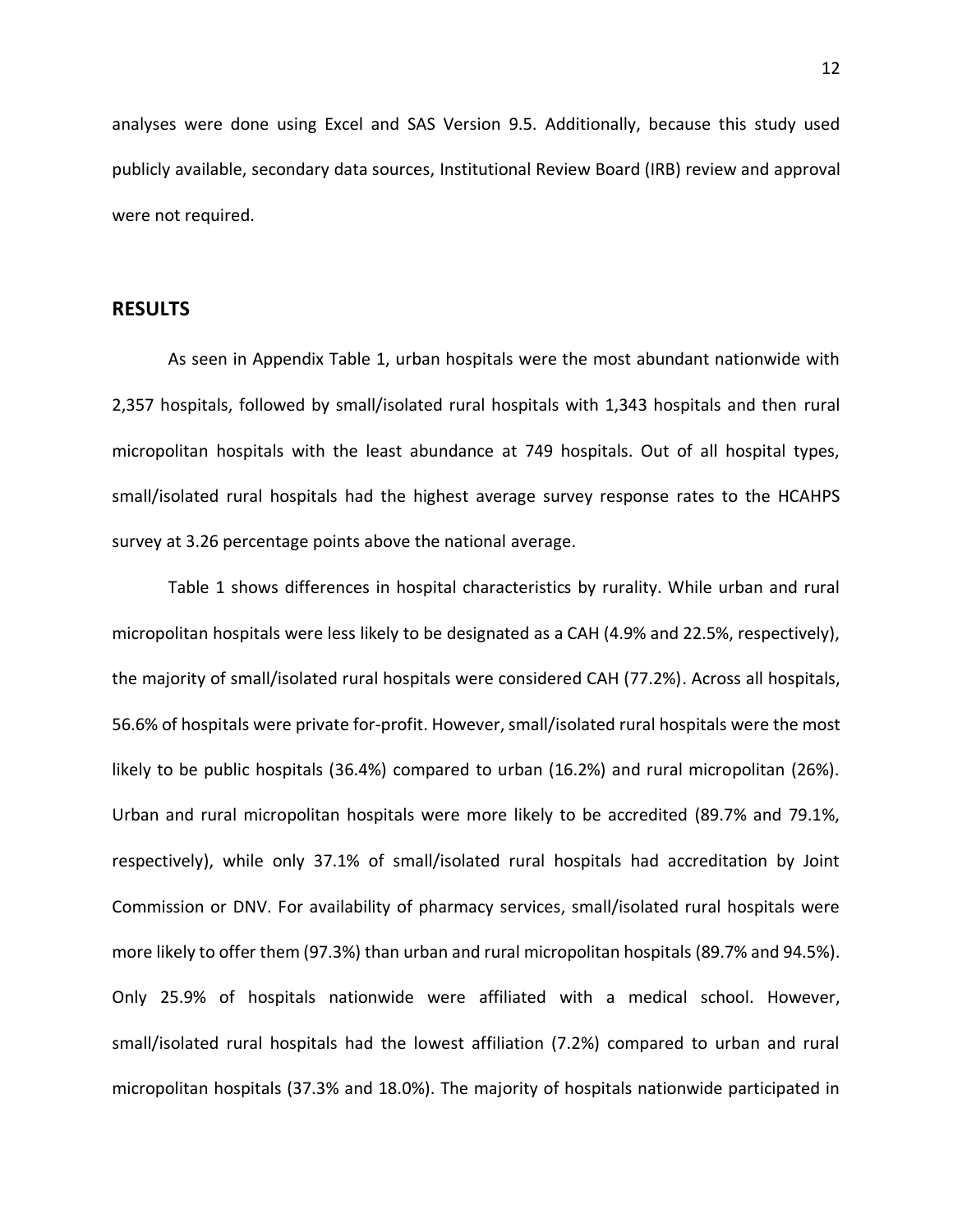Medicare and Medicaid (93.6%), but small/isolated rural hospitals had the highest participation (98.8%) versus urban and rural micropolitan counterparts (90.5% and 95.8%, respectively). Across the nation, the Northeast generally had the lowest abundance of hospitals (12.3%), while the South had the highest (37.6%). Small/isolated rural hospitals slightly differed by having their highest number of hospitals in the Midwest (43.1%). Small/isolated rural hospitals also had the lowest staffing counts compared to the national mean for LPNs/LVNs (7.1 versus 17.7), physicians (5.4 versus 21.2), and RNs (33.6 versus 242.6).

Table 2 displays differences in reported patient satisfaction by rurality. For all HCAHPS patient experience items, small/isolated rural hospitals consistently reported higher patient satisfaction than the national average—indicating better performance than urban and rural micropolitan hospitals combined. For example, patients in small/isolated rural hospitals reported experiencing better average communication with nurses (84.3) and doctors (85.6) than the national average (80.8 and 81.4 for nurses and doctors, respectively), and small/isolated rural patients also reported receiving quicker responses for help (76.9 versus 69.4 nationally). In general, urban hospitals were almost always below national average in reported patient satisfaction, while rural micropolitan hospitals usually scored slightly above national average but still lower than small/isolated rural hospitals. Some exceptions include patients' understanding of care after discharge, as both urban and rural micropolitan hospitals (52.6 and 52.3, respectively) reported lower average patient satisfaction than nationally (53.4). Similarly, urban (71.9) and rural micropolitan (71.4) patients gave fewer "9" or "10" hospital ratings in comparison to the national average (72.9). However, urban hospitals did report higher scores than the national average for one HCAHPS question: patients' recommendation of the hospital. For this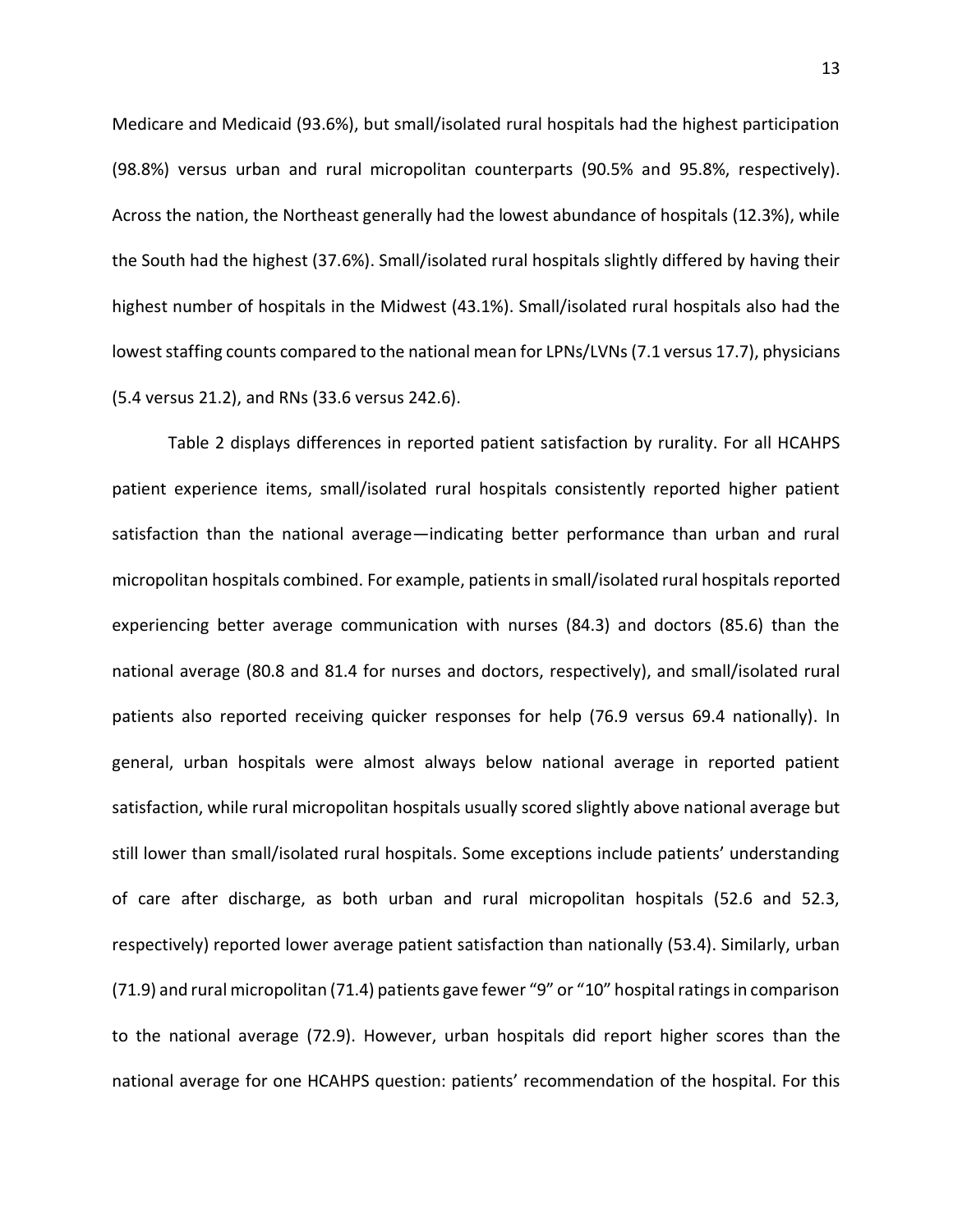measure, urban hospitals (72.0) had a higher average than nationally (71.8), and rural micropolitan hospitals (68.1) were below average.

Table 3 shows the marginal differences in patient satisfaction by hospital rurality based on generalized linear models, where all models controlled for CAH designation, ownership type, accreditation type, pharmacy service availability, medical school affiliation, Medicare and Medicaid participation, census region, LPN/LVN count, physician count, and RN count. After controlling for these differences, patient satisfaction scores were consistently higher in small/isolated rural hospitals. In particular, compared to urban hospitals, small/isolated rural hospitals had higher percentages of patients reporting that nurses always communicated well  $(1.63 [1.14-2.12])$ , that doctors always communicated well  $(2.61 [2.12-3.10])$ , that they always received help as soon as they wanted (4.36 [3.56-5.16]), and that staff always explained possible side effects (3.28 [2.50-4.06]). Additionally, many patients reported that rooms were always clean (2.65 [1.94-3.36]) and quiet at night (2.76 [1.88-3.64]). Rural micropolitan hospitals followed a similar trend with positive marginal effects when compared to urban hospitals for these HCAHPS measures. However, there were some exceptions with negative marginal effects. For example, compared to urban hospitals, small/isolated rural hospitals had lower percentages of patients reporting that they would definitely recommend the hospital (-3.33 [-4.29--2.37]).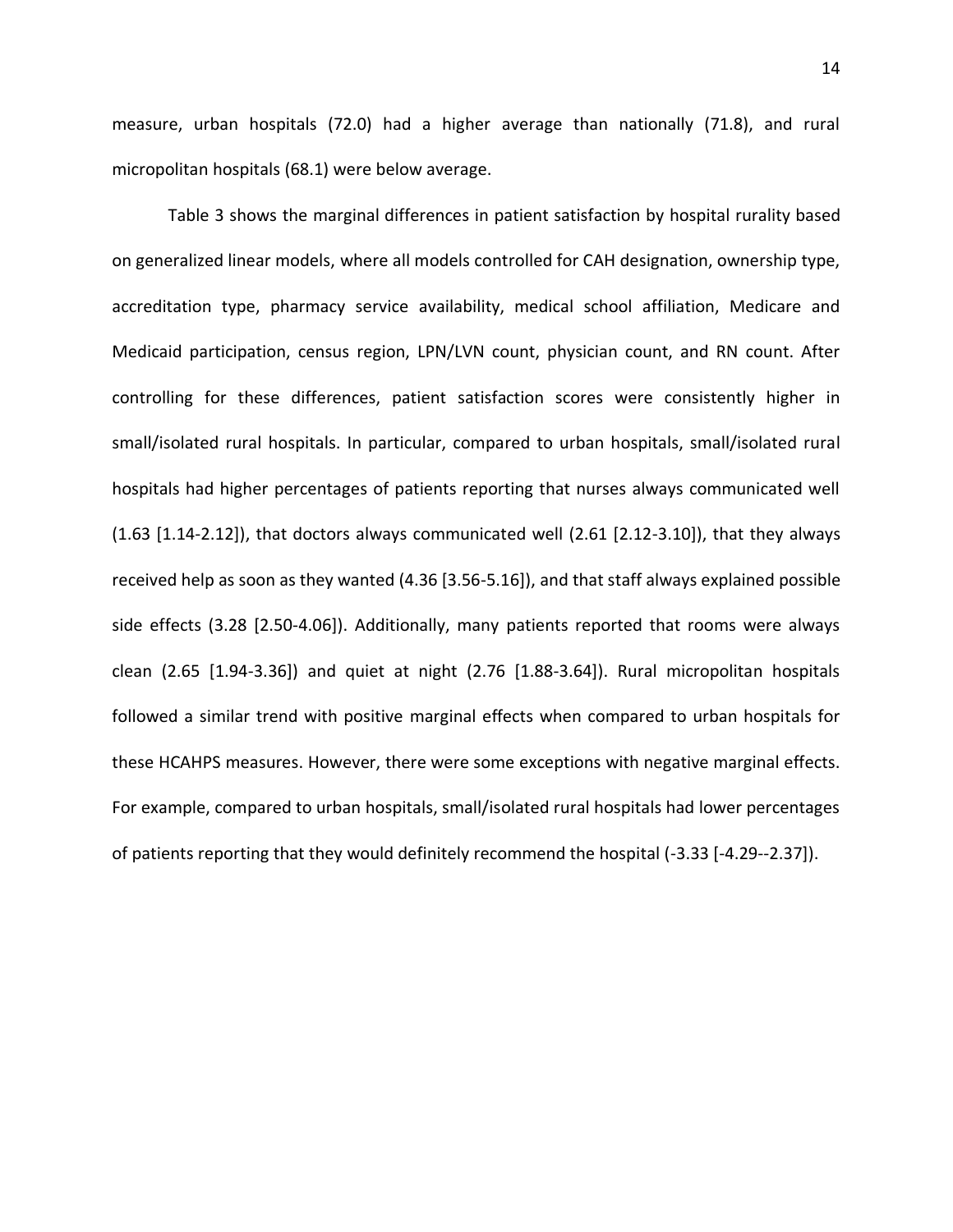|                                           | <b>Nationally</b><br>$(N=4,882)$ | <b>Urban</b><br>$(N=2,744)$ | <b>Rural</b><br>Micropolitan<br>$(N=784)$ | Small/<br><b>Isolated</b><br><b>Rural</b><br>$(N=1,348)$ |                                 |
|-------------------------------------------|----------------------------------|-----------------------------|-------------------------------------------|----------------------------------------------------------|---------------------------------|
| <b>Hospital</b><br><b>Characteristics</b> |                                  |                             | <b>Number (Percent)</b>                   |                                                          | P value<br>(chi-square<br>test) |
| <b>Critical Access</b><br>Hospital        |                                  |                             |                                           |                                                          | < .001                          |
| Yes                                       | 1,349<br>(27.6%)                 | 133<br>(4.9%                | 176<br>(22.5%)                            | 1,040<br>(77.2%)                                         |                                 |
| No                                        | 3,533<br>(72.4%)                 | 2,611<br>(95.2%)            | 608<br>(77.6%)                            | 308<br>(22.9%)                                           |                                 |
| Ownership Type                            |                                  |                             |                                           |                                                          | < .001                          |
| <b>Public Hospitals</b>                   | 1,143<br>(23.4%)                 | 445<br>(16.2%)              | 204<br>(26.0%)                            | 491<br>(36.4%)                                           |                                 |
| Private Non-<br><b>Profit Hospitals</b>   | 899<br>(18.4%)                   | 648<br>(23.6%)              | 123<br>(15.7%)                            | 126<br>$(9.4\%)$                                         |                                 |
| Private For<br><b>Profit Hospitals</b>    | 2,762<br>(56.6%)                 | 1,590<br>(57.9%)            | 444<br>(56.6%)                            | 727<br>(53.9%)                                           |                                 |
| <b>Accreditation Type</b>                 |                                  |                             |                                           |                                                          | < .001                          |
| Yes                                       | 3,582<br>(73.4%)                 | 2,460<br>(89.7%)            | 620<br>(79.1%)                            | 500<br>(37.1%)                                           |                                 |
| <b>No</b>                                 | 1,271<br>(26.0%)                 | 265<br>(9.7%)               | 158<br>(20.2%)                            | 844<br>(62.6%)                                           |                                 |
| <b>Pharmacy Service</b>                   |                                  |                             |                                           |                                                          | < .001                          |
| Yes                                       | 4,518<br>(92.6%)                 | 2,460<br>(89.7%)            | 741<br>(94.5%)                            | 1,311<br>(97.3%)                                         |                                 |
| No                                        | 364<br>(7.5%)                    | 284<br>(10.4%)              | 43<br>(5.5%)                              | 37<br>(2.7%)                                             |                                 |
| <b>Medical School</b><br>Affiliation      |                                  |                             |                                           |                                                          | < .001                          |
| Yes                                       | 1,262<br>(25.9%)                 | 1,023<br>(37.3%)            | 141<br>(18.0%)                            | 97<br>(7.2%)                                             |                                 |
| No                                        | 3,620<br>(74.2%)                 | 1,509<br>(55.0%)            | 610<br>(77.8%)                            | 1,235<br>(91.6%)                                         |                                 |

**Table 1.** Hospital characteristics in 2020 by hospital rurality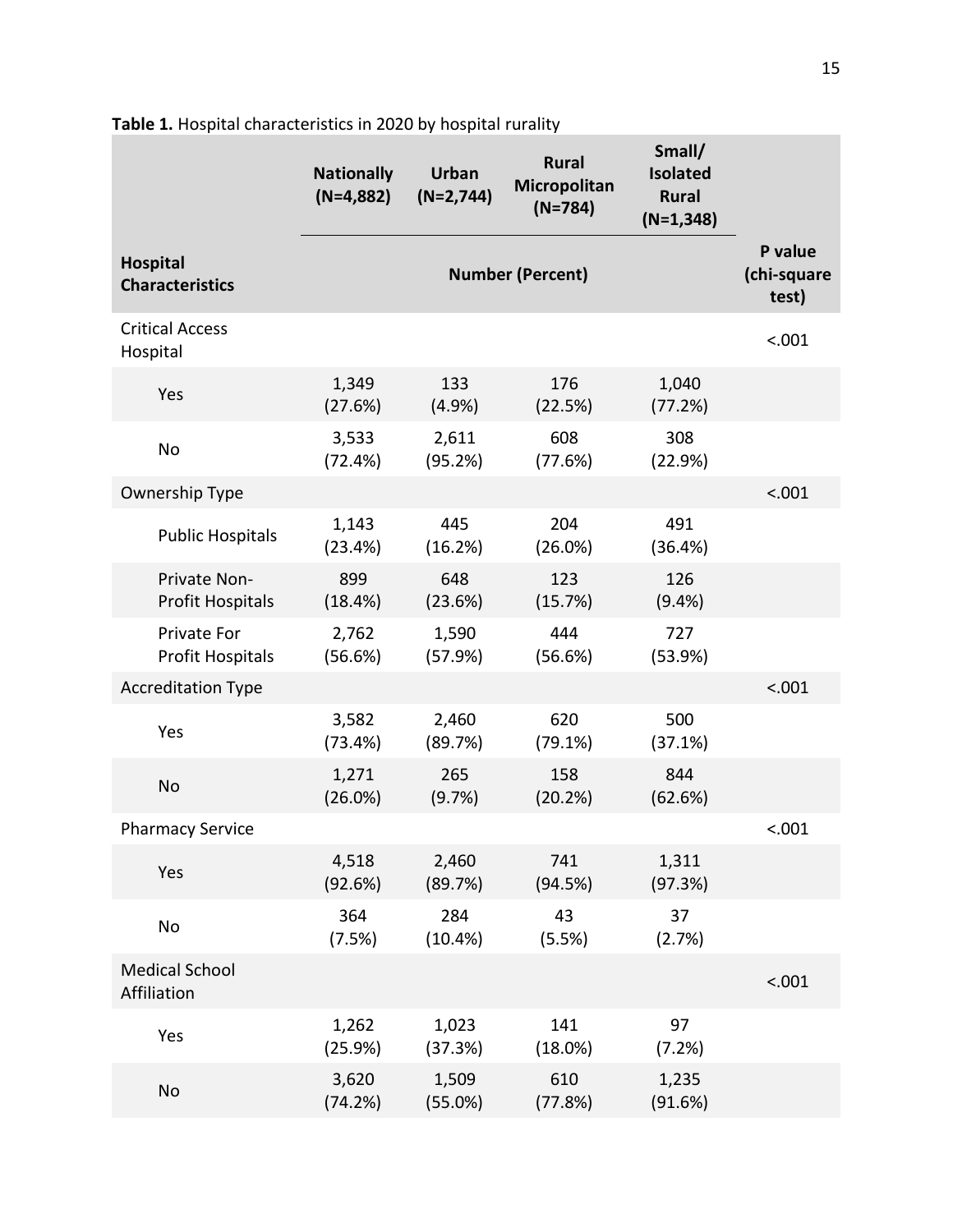**Table 1** (Continued)

|                                           | <b>Nationally</b><br>$(N=4,882)$ | <b>Urban</b><br>$(N=2,744)$      | <b>Rural</b><br>Micropolitan<br>$(N=784)$ | Small/<br><b>Isolated</b><br><b>Rural</b><br>$(N=1,348)$ |                                 |  |
|-------------------------------------------|----------------------------------|----------------------------------|-------------------------------------------|----------------------------------------------------------|---------------------------------|--|
| <b>Hospital</b><br><b>Characteristics</b> |                                  |                                  | <b>Number (Percent)</b>                   |                                                          | P value<br>(chi-square<br>test) |  |
| Medicare and<br>Medicaid<br>Participation |                                  |                                  |                                           |                                                          | < .001                          |  |
| Yes                                       | 4,571<br>(93.6%)                 | 2,482<br>(90.5%)                 | 751<br>(95.8%)                            | 1,332<br>(98.8%)                                         |                                 |  |
| No                                        | 311<br>(6.4%)                    | 262<br>(9.6%)                    | 33<br>(4.2%)                              | 16<br>(1.2%)                                             |                                 |  |
| <b>Census Region</b>                      |                                  |                                  |                                           |                                                          | < .001                          |  |
| Northeast                                 | 592<br>(12.3%)                   | 433<br>(16.1%)                   | 65<br>(8.3%)                              | 94<br>$(7.0\%)$                                          |                                 |  |
| Midwest                                   | 1,431<br>(29.7%)                 | 588<br>(21.9%)                   | 263<br>(33.6%)                            | 580<br>(43.1%)                                           |                                 |  |
| South                                     | 1,815<br>(37.6%)                 | 1,080<br>(40.1%)                 | 307<br>(39.2%)                            | 428<br>(31.8%)                                           |                                 |  |
| West                                      | 984<br>(20.4% )                  | 590<br>(21.9%)                   | 149<br>$(19.0\%)$                         | 245<br>(18.2%)                                           |                                 |  |
| <b>Hospital</b><br><b>Characteristics</b> |                                  | <b>Mean (Standard Deviation)</b> |                                           |                                                          |                                 |  |
| LPN/LVN Count                             | 17.7<br>(45.0)                   | 23.7<br>(58.6)                   | 16.6<br>(21.1)                            | 7.1<br>(10.8)                                            | < .001                          |  |
| <b>Physician Count</b>                    | 21.2<br>(100.3)                  | 32.4<br>(130.7)                  | 11.8<br>(42.3)                            | 5.4<br>(34.3)                                            | < .001                          |  |
| <b>RN Count</b>                           | 242.6<br>(1040.2)                | 391.8<br>(1391.1)                | 121.2<br>(154.2)                          | 33.6<br>(35.8)                                           | < .001                          |  |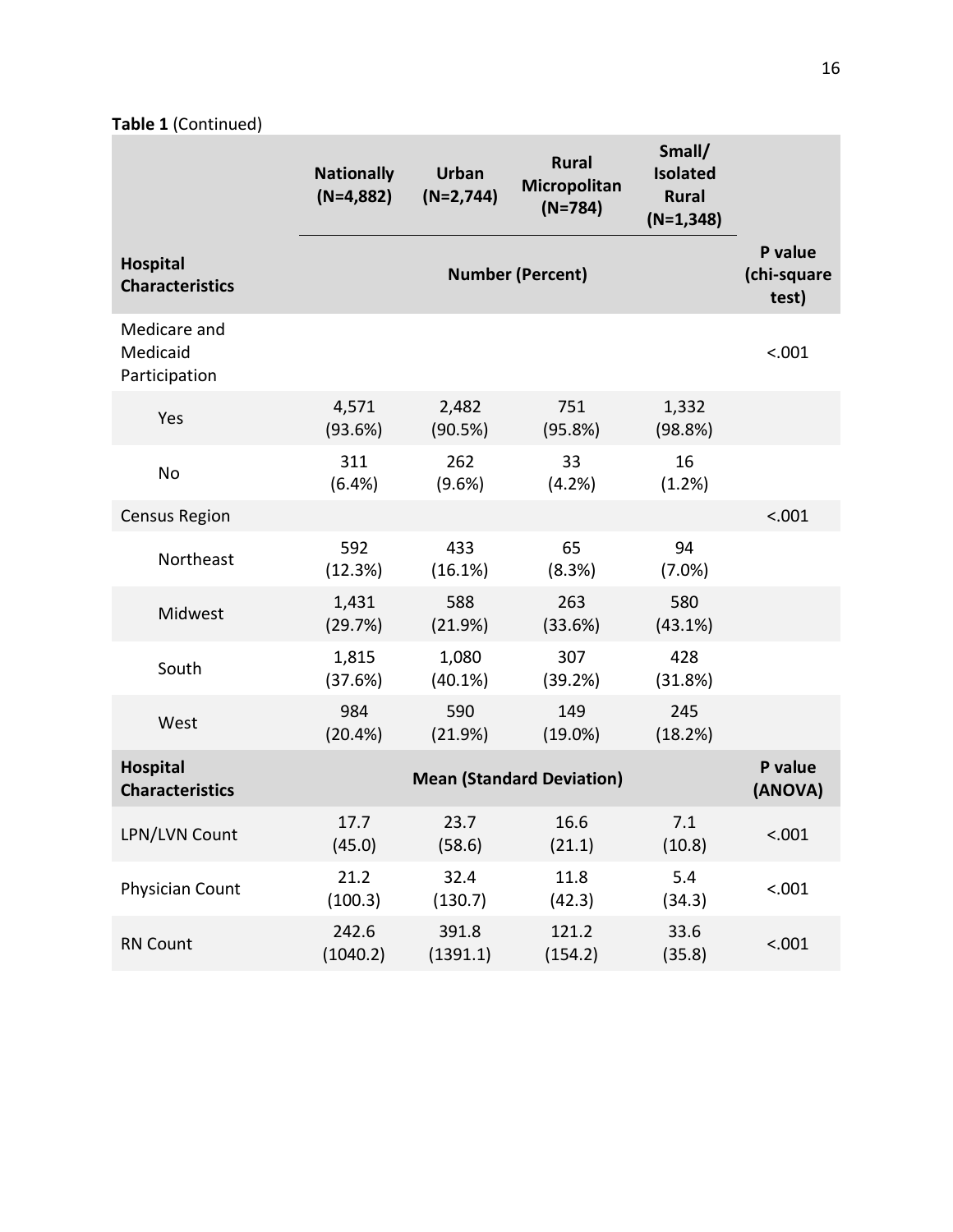|                                                                           | <b>Nationally</b><br>$(N=4, 449)$ | <b>Urban</b><br>$(N=2,357)$ | <b>Rural</b><br>Micropolitan<br>$(N=749)$ | Small/Isolated<br><b>Rural</b><br>$(N=1,343)$ |         |
|---------------------------------------------------------------------------|-----------------------------------|-----------------------------|-------------------------------------------|-----------------------------------------------|---------|
| <b>HCAHPS Answer</b><br><b>Description</b>                                |                                   |                             | <b>Mean (Standard Deviation)</b>          |                                               | P value |
| Nurses always<br>communicated well <sup>+</sup>                           | 80.8<br>(5.4)                     | 79.3<br>(5.2)               | 81.1<br>(4.4)                             | 84.3<br>(5.1)                                 | < .001  |
| Nurses always treated<br>patients with courtesy<br>and respect            | 86.9<br>(4.8)                     | 85.7<br>(4.6)               | 87.5<br>(3.9)                             | 90.1<br>(4.2)                                 | < .001  |
| Nurses always listened<br>carefully                                       | 77.7<br>(6.0)                     | 76.2<br>(5.8)               | 78.2<br>(5.1)                             | 81.6<br>(5.7)                                 | < .001  |
| Nurses always<br>explained things so<br>patients<br>could understand      | 76.7<br>(5.5)                     | 75.5<br>(5.1)               | 77.1<br>(4.9)                             | 80.3<br>(5.4)                                 | < .001  |
| Doctors always<br>communicated well <sup>+</sup>                          | 81.4<br>(5.5)                     | 79.7<br>(4.8)               | 81.6<br>(4.6)                             | 85.6<br>(5.6)                                 | < .001  |
| Doctors always treated<br>patients with courtesy<br>and respect           | 87.1<br>(4.4)                     | 86.0<br>(4.0)               | 87.4<br>(3.9)                             | 90.5<br>(4.1)                                 | < .001  |
| Doctors always<br>listened carefully                                      | 79.4<br>(5.8)                     | 77.8<br>(5.1)               | 79.8<br>(5.1)                             | 84.0<br>(5.8)                                 | < .001  |
| Doctors always<br>explained things so<br>patients could<br>understand     | 76.6<br>(5.9)                     | 74.9<br>(5.1)               | 77.1<br>(5.1)                             | 81.5<br>(6.0)                                 | < .001  |
| Patients always<br>received help as soon<br>as they wanted <sup>+</sup>   | 69.4<br>(9.4)                     | 66.0<br>(8.4)               | 70.8<br>(7.4)                             | 76.9<br>(8.6)                                 | < .001  |
| Patients always<br>received call button<br>help as soon as they<br>wanted | 67.3<br>(9.8)                     | 64.1<br>(8.9)               | 69.1<br>(8.1)                             | 75.5<br>(8.5)                                 | < .001  |

**Table 2.** Patient satisfaction from 2019 Hospital Consumer Assessment of Healthcare Providers and Systems survey by hospital rurality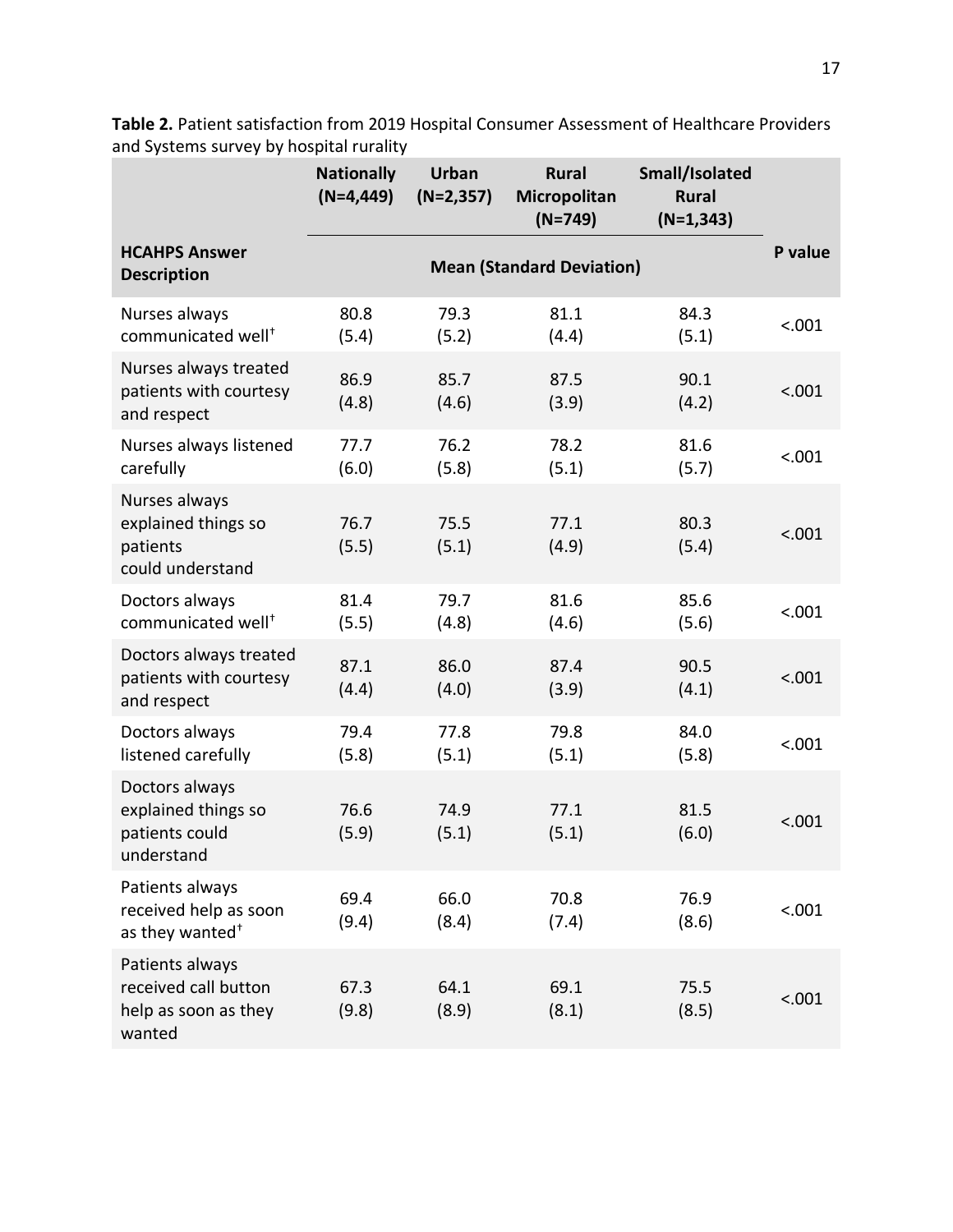**Table 2** (Continued)

|                                                                                                      | <b>Nationally</b><br>$(N=4,449)$ | <b>Urban</b><br>$(N=2,357)$ | <b>Rural</b><br>Micropolitan<br>$(N=749)$ | Small/Isolated<br><b>Rural</b><br>$(N=1,343)$ |         |
|------------------------------------------------------------------------------------------------------|----------------------------------|-----------------------------|-------------------------------------------|-----------------------------------------------|---------|
| <b>HCAHPS Answer</b><br><b>Description</b>                                                           |                                  |                             | <b>Mean (Standard Deviation)</b>          |                                               | P value |
| Patients always<br>received bathroom<br>help as soon as they<br>wanted                               | 69.8<br>(8.5)                    | 67.1<br>(7.6)               | 71.7<br>(7.0)                             | 76.3<br>(8.1)                                 | < .001  |
| Staff always explained <sup>+</sup>                                                                  | 65.5<br>(7.0)                    | 63.7<br>(6.2)               | 65.7<br>(5.8)                             | 69.7<br>(7.8)                                 | < .001  |
| Staff always explained<br>new medications                                                            | 78.3<br>(5.7)                    | 77.2<br>(5.2)               | 78.6<br>(5.0)                             | 81.6<br>(6.5)                                 | < .001  |
| Staff always explained<br>possible side effects                                                      | 51.8<br>(7.9)                    | 50.0<br>(7.1)               | 52.4<br>(7.0)                             | 56.9<br>(8.7)                                 | < .001  |
| Staff gave patients<br>information <sup>+</sup>                                                      | 87.1<br>(4.2)                    | 86.6<br>(3.8)               | 87.6<br>(3.7)                             | 87.8<br>(5.3)                                 | < .001  |
| Staff gave patients<br>information about help<br>after discharge                                     | 85.1<br>(5.0)                    | 84.5<br>(4.6)               | 85.6<br>(4.7)                             | 86.4<br>(6.1)                                 | < .001  |
| Staff gave patients<br>information about<br>possible symptoms                                        | 89.1<br>(3.6)                    | 88.6<br>(3.4)               | 89.6<br>(3.3)                             | 90.1<br>(4.2)                                 | < .001  |
| Patients strongly agree<br>they understood their<br>care when they left the<br>hospital <sup>+</sup> | 53.4<br>(7.2)                    | 52.6<br>(6.9)               | 52.3<br>(6.4)                             | 56.3<br>(7.5)                                 | < .001  |
| Patients strongly agree<br>that staff took their<br>preferences into<br>account                      | 46.3<br>(7.5)                    | 45.5<br>(7.4)               | 45.4<br>(6.6)                             | 49.6<br>(7.7)                                 | < .001  |
| Patients strongly agree<br>they understood their<br>responsibilities when<br>they left the hospital  | 52.5<br>(7.1)                    | 51.9<br>(6.9)               | 51.2<br>(6.4)                             | 55.6<br>(7.3)                                 | < .001  |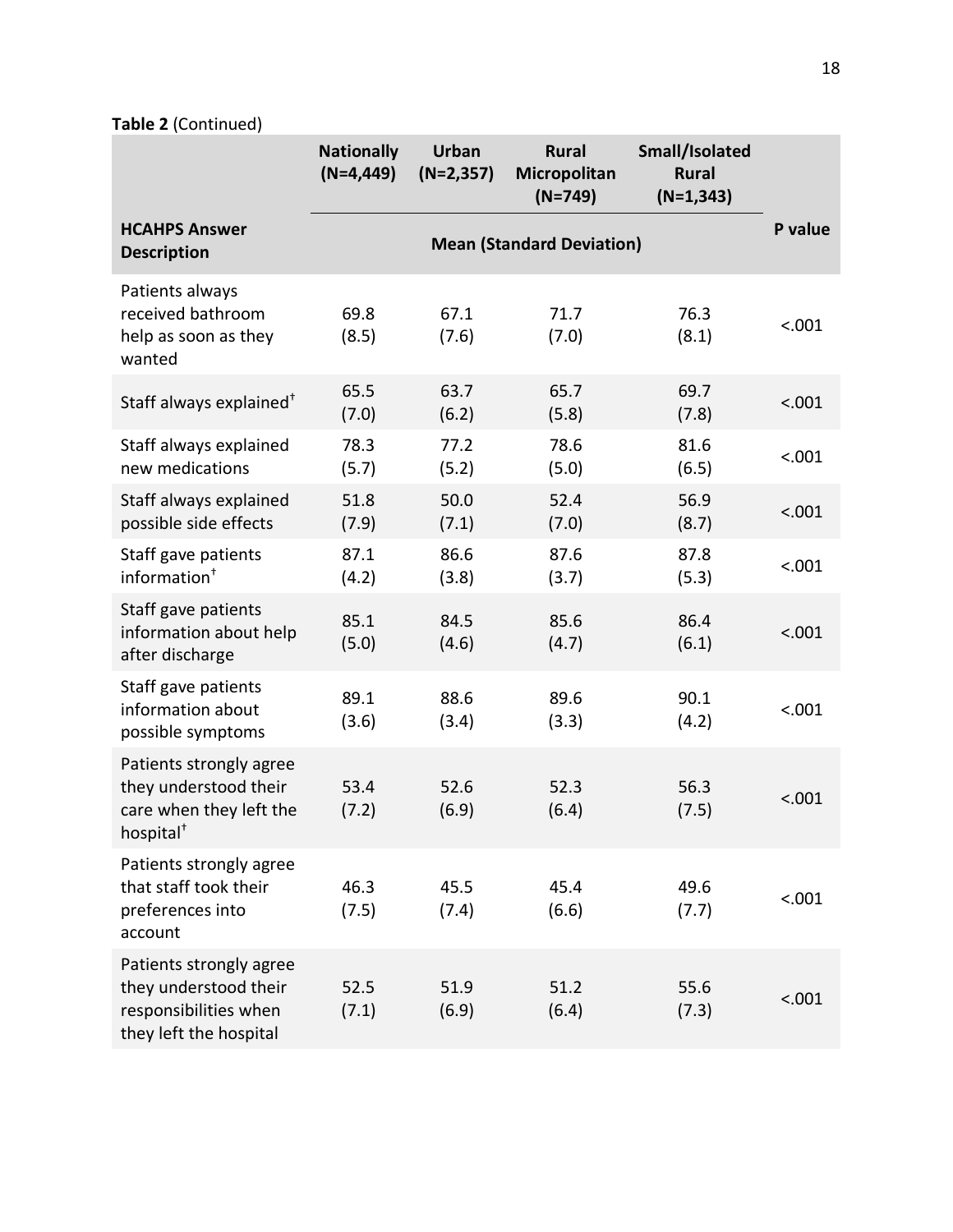## **Table 2** (Continued)

|                                                                                                | <b>Nationally</b><br>$(N=4,449)$ | Urban<br>$(N=2,357)$ | <b>Rural</b><br>Micropolitan<br>$(N=749)$ | Small/Isolated<br><b>Rural</b><br>$(N=1,343)$ |         |
|------------------------------------------------------------------------------------------------|----------------------------------|----------------------|-------------------------------------------|-----------------------------------------------|---------|
| <b>HCAHPS Answer</b><br><b>Description</b>                                                     |                                  |                      | <b>Mean (Standard Deviation)</b>          |                                               | P value |
| Patients strongly agree<br>they understood their<br>medications when they<br>left the hospital | 60.3<br>(7.0)                    | 59.6<br>(6.7)        | 59.4<br>(6.4)                             | 63.2<br>(7.4)                                 | < .001  |
| Room was always<br>clean                                                                       | 75.3<br>(7.9)                    | 72.7<br>(6.9)        | 76.5<br>(6.8)                             | 80.9<br>(7.8)                                 | < .001  |
| Room was always quiet<br>at night                                                              | 61.5<br>(10.4)                   | 59.0<br>(10.1)       | 61.8<br>(8.6)                             | 67.6<br>(9.7)                                 | < .001  |
| Patients gave a rating<br>of "9" or "10" (high)                                                | 72.9<br>(8.8)                    | 71.9<br>(8.5)        | 71.4<br>(8.0)                             | 76.4<br>(9.2)                                 | < .001  |
| Patients would<br>definitely recommend<br>the hospital                                         | 71.8<br>(9.8)                    | 72.0<br>(9.5)        | 68.1<br>(9.5)                             | 74.1<br>(10.2)                                | < .001  |

*Notes:* P values were calculated using one-way analysis of variance.

† Composite measure derived from closely related questions.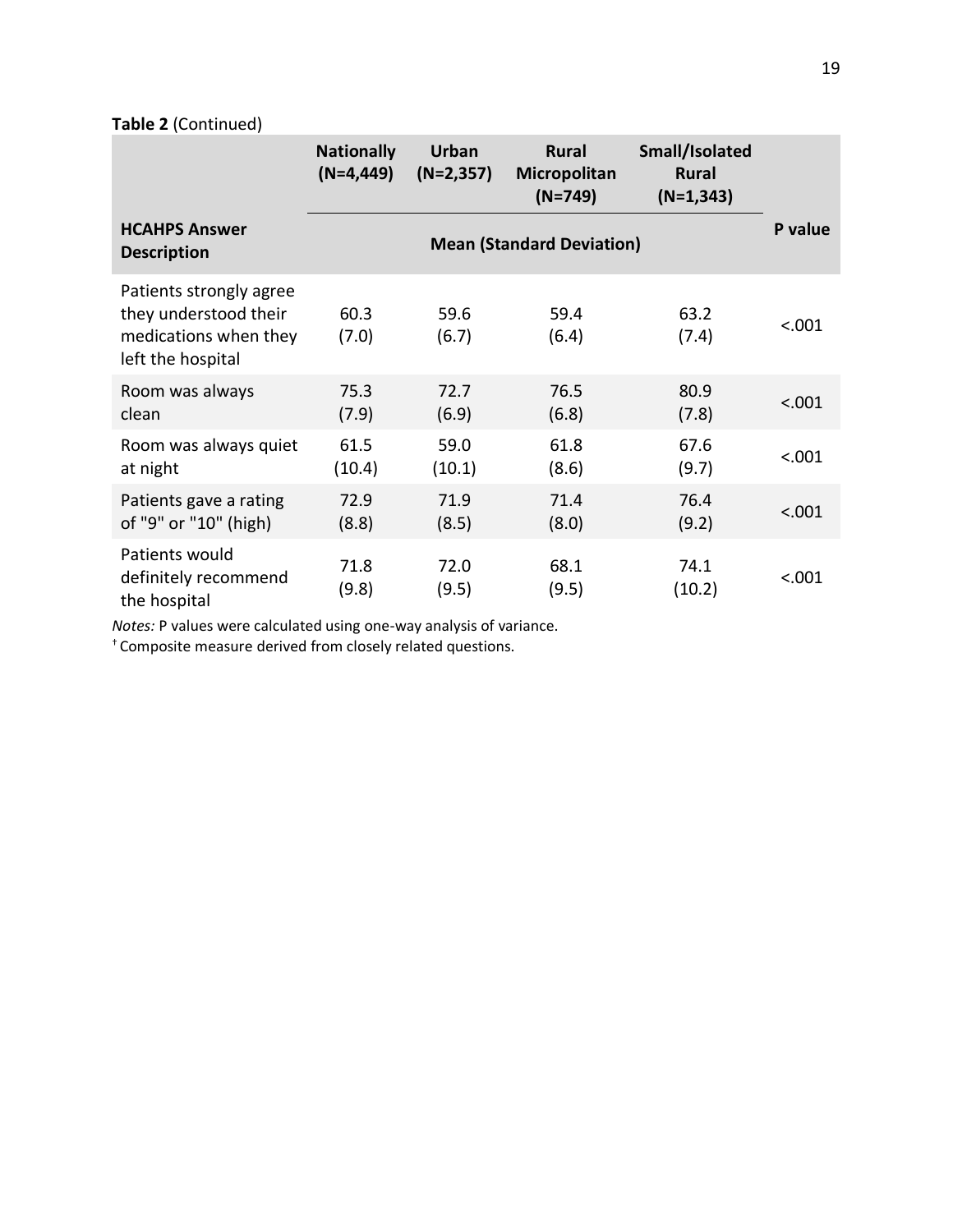**Table 3.** Generalized linear models for patient satisfaction by rurality

|                                                                           | <b>Urban</b> | <b>Rural Micropolitan</b>                   |         | <b>Small/Isolated Rural</b>                 |         |
|---------------------------------------------------------------------------|--------------|---------------------------------------------|---------|---------------------------------------------|---------|
| <b>HCAHPS Answer</b><br><b>Description</b>                                |              | <b>Average Marginal</b><br>Effects (95% CI) | P value | <b>Average Marginal</b><br>Effects (95% CI) | P value |
| Nurses always<br>communicated well <sup>+</sup>                           | ref.         | 0.67(0.26, 1.08)                            | 0.0014  | 1.63(1.14, 2.12)                            | < .0001 |
| Nurses always treated<br>patients with courtesy<br>and respect            | ref.         | 0.87(0.50, 1.24)                            | < .0001 | 1.54(1.07, 2.01)                            | < .0001 |
| Nurses always<br>listened carefully                                       | ref.         | 0.80(0.33, 1.27)                            | 0.0008  | 1.91 (1.32, 2.50)                           | < .0001 |
| Nurses always<br>explained things so<br>patients could<br>understand      | ref.         | 0.64(0.21, 1.07)                            | 0.0038  | 2.03 (1.48, 2.58)                           | < .0001 |
| Doctors always<br>communicated well <sup>+</sup>                          | ref.         | 0.90(0.51, 1.29)                            | < .0001 | 2.61(2.12, 3.10)                            | < .0001 |
| Doctors always<br>treated patients with<br>courtesy and respect           | ref.         | 0.68(0.35, 1.01)                            | < .0001 | 2.09(1.66, 2.52)                            | < .0001 |
| Doctors always<br>listened carefully                                      | ref.         | 0.97(0.54, 1.40)                            | < .0001 | 3.04 (2.49, 3.59)                           | < .0001 |
| Doctors always<br>explained things so<br>patients could<br>understand     | ref.         | 1.22 (0.79, 1.65)                           | < .0001 | 3.67(3.12, 4.22)                            | < .0001 |
| Patients always<br>received help as soon<br>as they wanted <sup>+</sup>   | ref.         | $2.69$ (2.02, 3.36)                         | < .0001 | 4.36 (3.56, 5.16)                           | < .0001 |
| Patients always<br>received call button<br>help as soon as they<br>wanted | ref.         | 2.32(1.73, 2.91)                            | < .0001 | 5.07 (4.15, 5.99)                           | < .0001 |
| Patients always<br>received bathroom<br>help as soon as they<br>wanted    | ref.         | 2.84 (2.21, 3.47)                           | < .0001 | 3.97(3.17, 4.77)                            | < .0001 |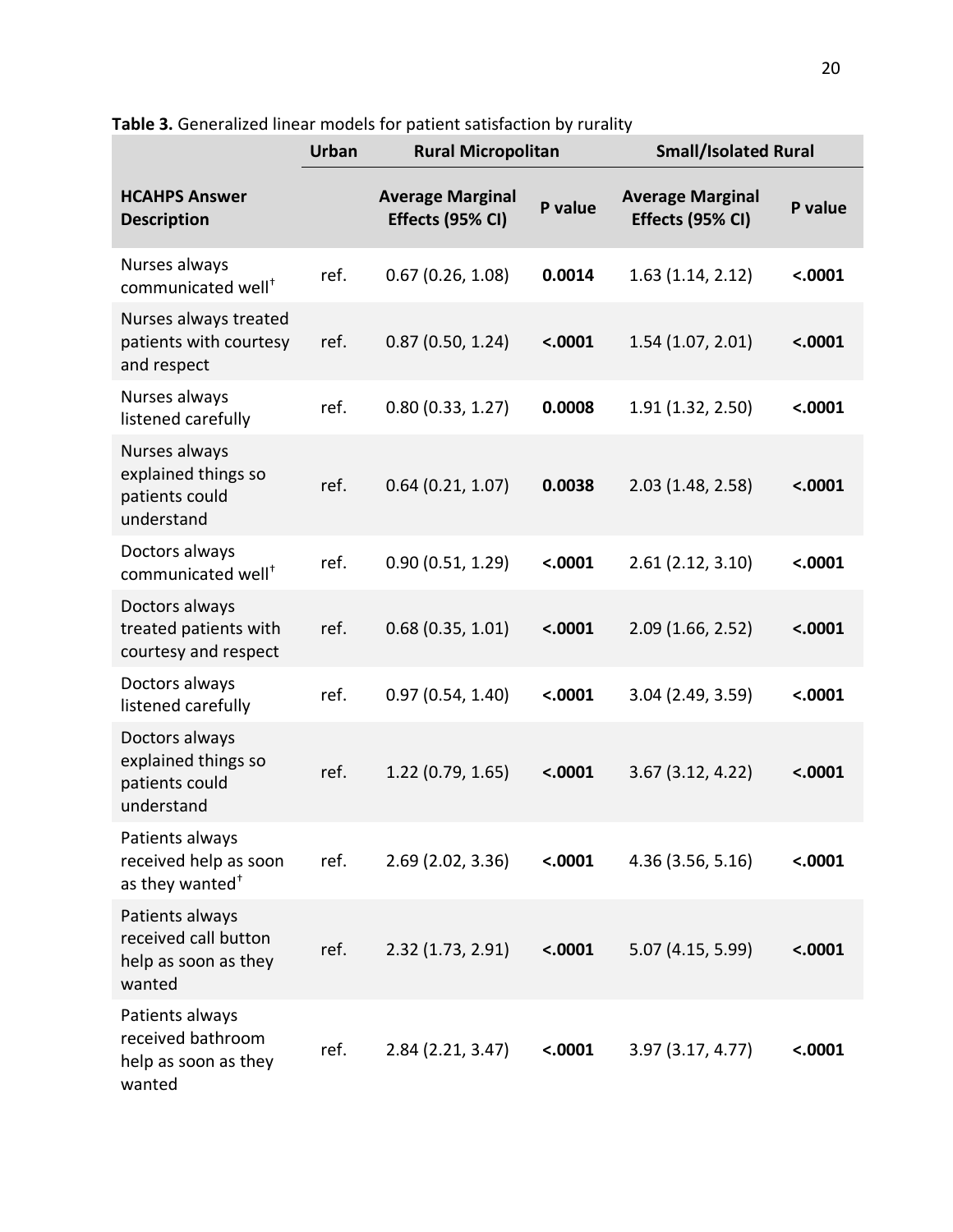**Table 3** (Continued)

|                                                                                                         | <b>Urban</b> | <b>Rural Micropolitan</b>                   |         | <b>Small/Isolated Rural</b>                 |         |
|---------------------------------------------------------------------------------------------------------|--------------|---------------------------------------------|---------|---------------------------------------------|---------|
| <b>HCAHPS Answer</b><br><b>Description</b>                                                              |              | <b>Average Marginal</b><br>Effects (95% CI) | P value | <b>Average Marginal</b><br>Effects (95% CI) | P value |
| Staff always<br>explained <sup>+</sup>                                                                  | ref.         | $0.82$ (0.27, 1.37)                         | 0.003   | 2.37(1.72, 3.02)                            | < .0001 |
| Staff always explained<br>new medications                                                               | ref.         | $0.46$ ( $-0.01$ , $0.93$ )                 | 0.0498  | 1.45 (0.86, 2.04)                           | < .0001 |
| Staff always explained<br>possible side effects                                                         | ref.         | 1.23 (0.62, 1.84)                           | < .0001 | 3.28 (2.50, 4.06)                           | < .0001 |
| Staff gave patients<br>information <sup>+</sup>                                                         | ref.         | 0.54(0.19, 0.89)                            | 0.0023  | $0.17$ ( $-0.24$ , $0.58$ )                 | 0.4256  |
| Staff gave patients<br>information about<br>help after discharge                                        | ref.         | 0.48(0.07, 0.89)                            | 0.0217  | $0.29$ ( $-0.24$ , $0.82$ )                 | 0.2824  |
| Staff gave patients<br>information about<br>possible symptoms                                           | ref.         | 0.53(0.22, 0.84)                            | 0.0007  | 0.52(0.13, 0.91)                            | 0.0094  |
| Patients strongly<br>agree they<br>understood their care<br>when they left the<br>hospital <sup>+</sup> | ref.         | $-1.54$ ( $-2.11, -0.97$ )                  | < .0001 | $-0.21$ $(-0.90, 0.48)$                     | 0.5500  |
| Patients strongly<br>agree that staff took<br>their preferences into<br>account                         | ref.         | $-1.55$ ( $-2.16$ , $-0.94$ )               | < .0001 | $-0.31$ $(-1.09, 0.47)$                     | 0.4393  |
| Patients strongly<br>agree they<br>understood their<br>responsibilities when<br>they left the hospital  | ref.         | $-1.88$ ( $-2.45$ , $-1.31$ )               | < .0001 | $-0.0$ ( $-0.79$ , $0.67$ )                 | 0.8640  |
| Patients strongly<br>agree they<br>understood their<br>medications when<br>they left the hospital       | ref.         | $-1.30$ $(-1.87, -0.73)$                    | < .0001 | $0.15$ ( $-0.58$ , $0.88$ )                 | 0.6815  |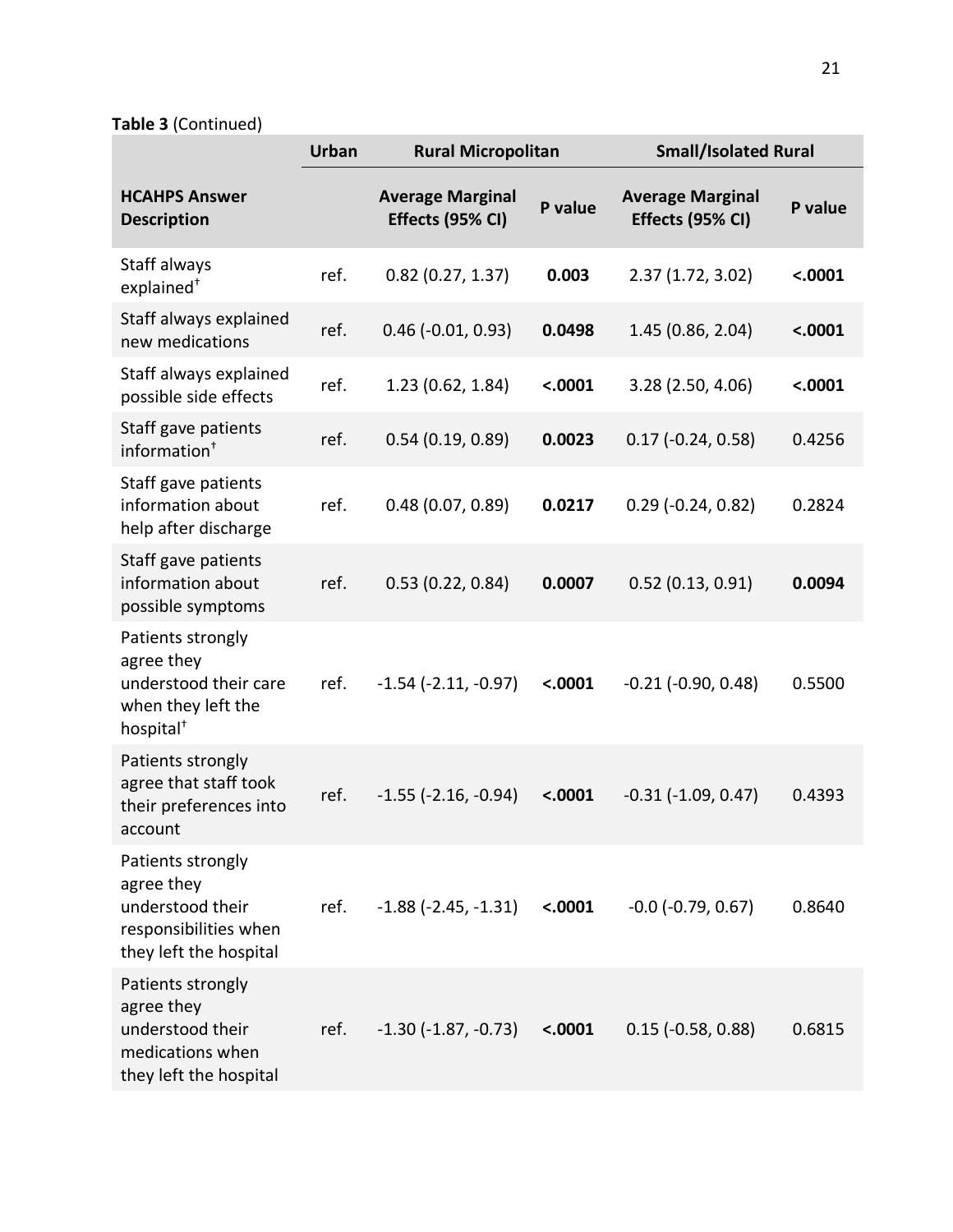## **Table 3** (Continued)

|                                                                                                                                              | <b>Urban</b> | <b>Rural Micropolitan</b>                   |         | <b>Small/Isolated Rural</b>                 |         |
|----------------------------------------------------------------------------------------------------------------------------------------------|--------------|---------------------------------------------|---------|---------------------------------------------|---------|
| <b>HCAHPS Answer</b><br><b>Description</b>                                                                                                   |              | <b>Average Marginal</b><br>Effects (95% CI) | P value | <b>Average Marginal</b><br>Effects (95% CI) | P value |
| Room was always<br>clean                                                                                                                     | ref.         | 1.93 (1.34, 2.52)                           | < .0001 | 2.65(1.94, 3.36)                            | < .0001 |
| Rom was always quiet<br>at night                                                                                                             | ref.         | $0.42$ ( $-0.32$ , 1.16)                    | 0.2679  | 2.76(1.88, 3.64)                            | < .0001 |
| Patients gave a rating<br>of "9" or "10" (high)                                                                                              | ref.         | $-2.29$ ( $-3.00$ , $-1.58$ )               | < .0001 | $-0.85$ ( $-1.69$ , $-0.01$ )               | 0.0507  |
| Patients would<br>definitely recommend<br>the hospital<br>المساحلة والمتحاول والمتحاول والمستحدث والمستحرم المستحدث والماد ومساليل والمستحرق | ref.         | $-5.58$ ( $-6.38$ , $-4.78$ )               | < .0001 | $-3.33$ $(-4.29, -2.37)$                    | < .0001 |

*Notes:* All models controlled for all hospital characteristics in Table 1.

Bold font is used to highlight statistically significant P values < 0.05.

† Composite measure derived from closely related questions.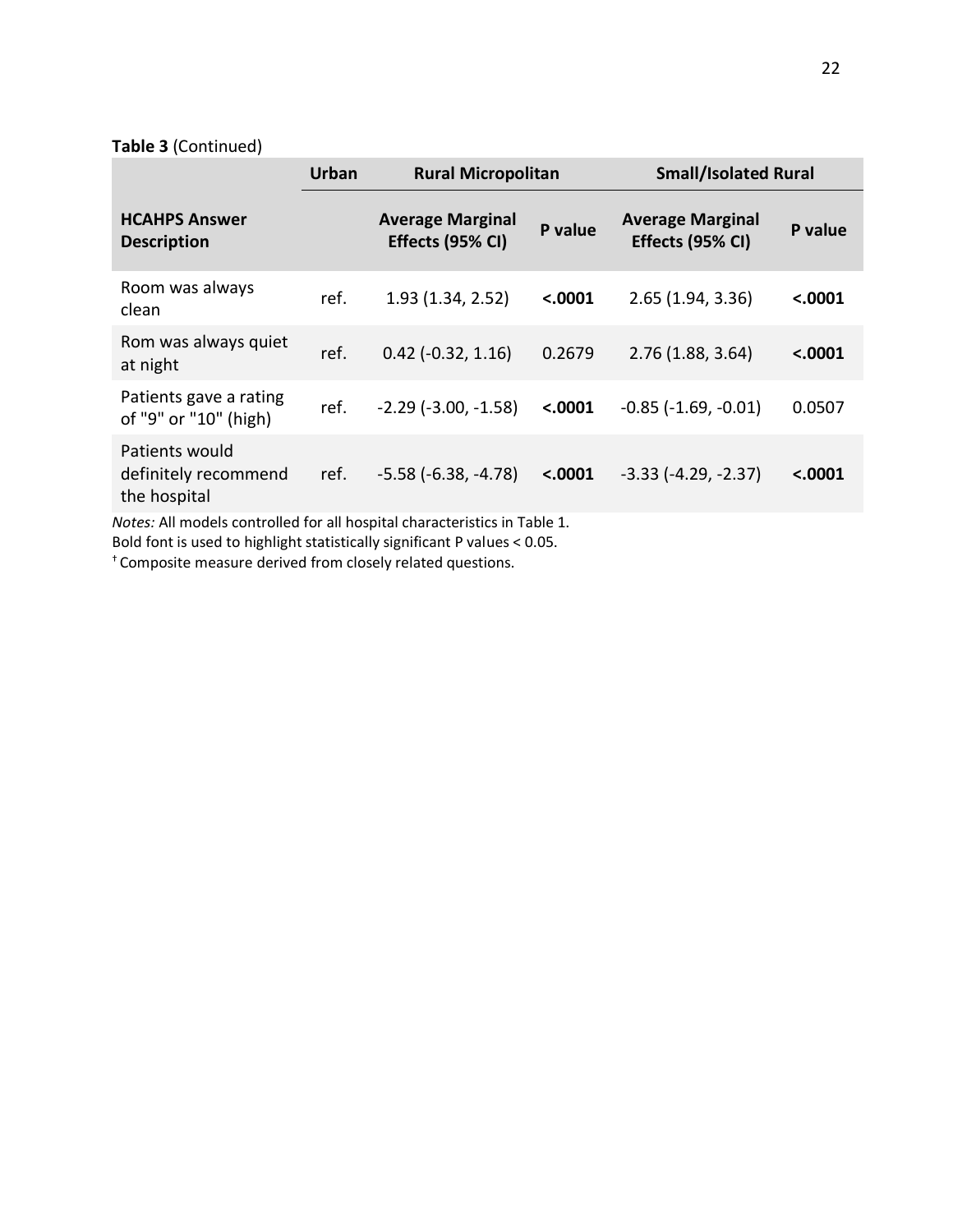## **DISCUSSION**

### **Summary of Results**

In this sample of 4,449 hospitals in 2019, we sought to examine the variations in patient satisfaction domains by hospital rurality in hopes of identifying the patient perceptions toward safety-net, or small/isolated rural, hospitals in the United States healthcare system. We found that small/isolated rural hospitals were unlikely to be accredited and to have medical school affiliation, and they had lower staffing numbers compared to urban and rural micropolitan hospitals. However, small/isolated rural hospitals were more likely to offer pharmacy services, to have patients insured by Medicare and Medicaid, and to be CAH designated. The majority of small/isolated rural hospitals were also located in the Midwest.

Despite low likelihoods of being accredited and lower workforce, our study discovered that small/isolated rural hospitals had higher patient satisfaction than urban and rural micropolitan hospitals, indicating that patients discharged from safety-net hospitals reported higher satisfactory scores than those from non-safety-net hospitals. In particular, compared to urban hospitals, small/isolated rural hospitals were more likely to have patients report that nurses or doctors always communicated well, that they always received help as soon as they wanted, and that staff always explained possible side effects. However, measures of discharge information and transition of care were not statistically different between urban and rural micropolitan or small/isolated rural hospitals.

#### **Prior Studies**

Our study helps fill in the gaps in the literature on the effects of rural and safety-net classifications on patient satisfaction. When one prior study by Chatterjee and colleagues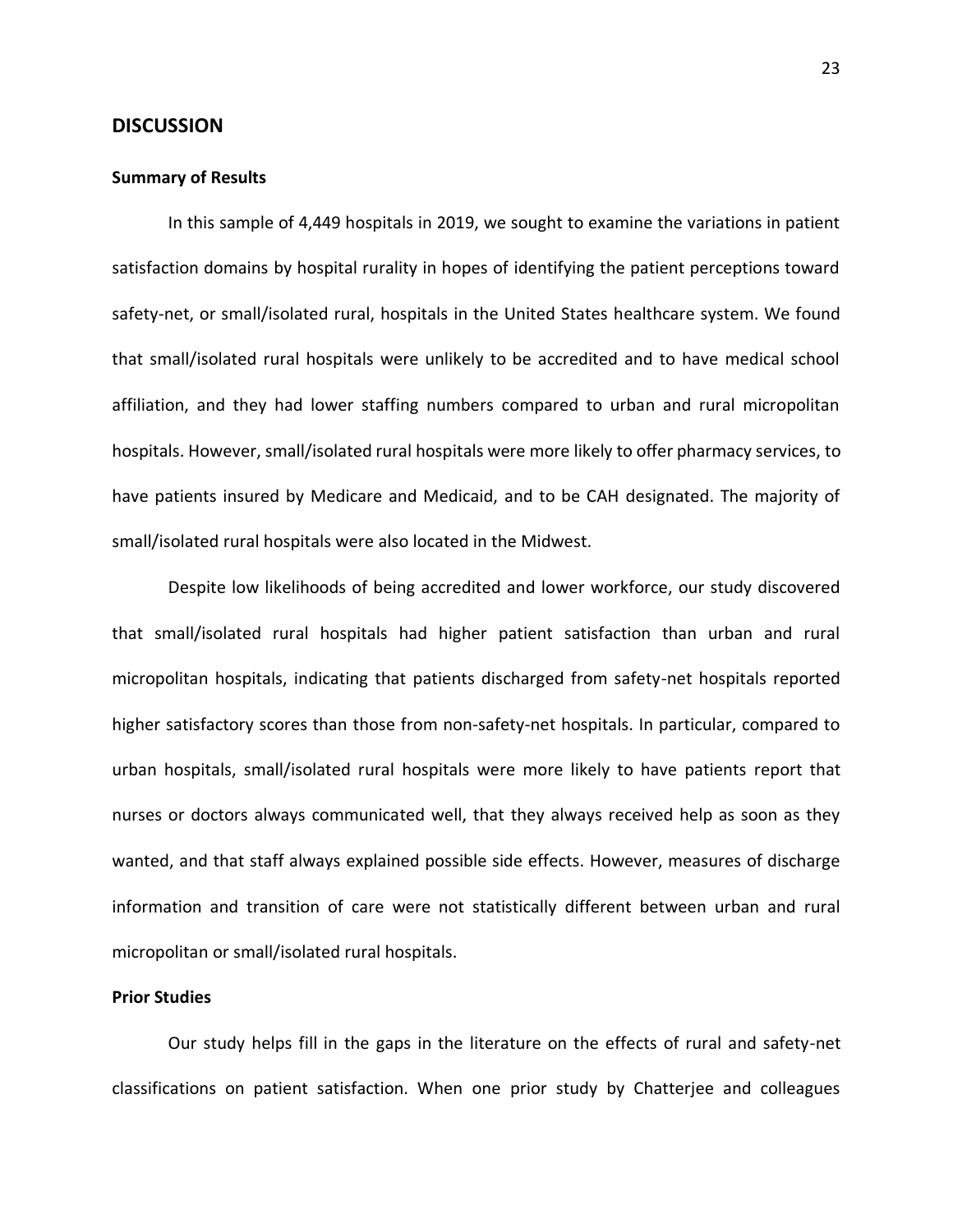examined patient satisfaction in safety-net hospitals in 2012, defining safety-net hospitals as those in the DSH index, their findings suggested that safety-net hospitals measured worse than non-safety-net hospitals in nearly all HCAHPS measures of the patient experience.<sup>3</sup> This contrasts with our study, as we found that safety-net hospitals consistently measured higher than nonsafety-net hospitals. This notable variability in findings could be explained by a variety of factors, such as improvements to healthcare since the year 2012 of the Chatterjee et al. study, the lower number of CAHs that reported HCAHPS in 2012, and the different definitions of what constitutes a "safety-net" facility. However, another study by McHugh and colleagues showed that by broadening the definition of "safety-net," specifically to encompass any facility that provides a high percentage of uncompensated care, results were more mixed.<sup>2</sup> Looking at the impact of rurality or geographic location on patient satisfaction provided a clearer consensus. Some studies have found that primary healthcare satisfaction is higher in rural areas than urban areas.<sup>31</sup> Even after adjusting for other socioeconomic factors, the association between rurality and satisfaction with hospitalization outcomes remains significant.<sup>32</sup>

Beyond rurality, studies have been conducted on the role of other hospital characteristics on patient satisfaction. Certain factors like well-managed pain and non-for-profit status resulted in increased patient satisfaction.<sup>26</sup> These results appear to be consistent with our own, as we found that small/isolated rural hospitals had more patients reporting satisfaction with pain management and were more likely than the national average to have non-profit status. In general, the availability of more healthcare services had a significant and positive impact on patient satisfaction by allowing patients to fulfill all of their healthcare needs at a single location.<sup>33</sup> Generally, urban hospitals are likelier to have more resources and thus offer more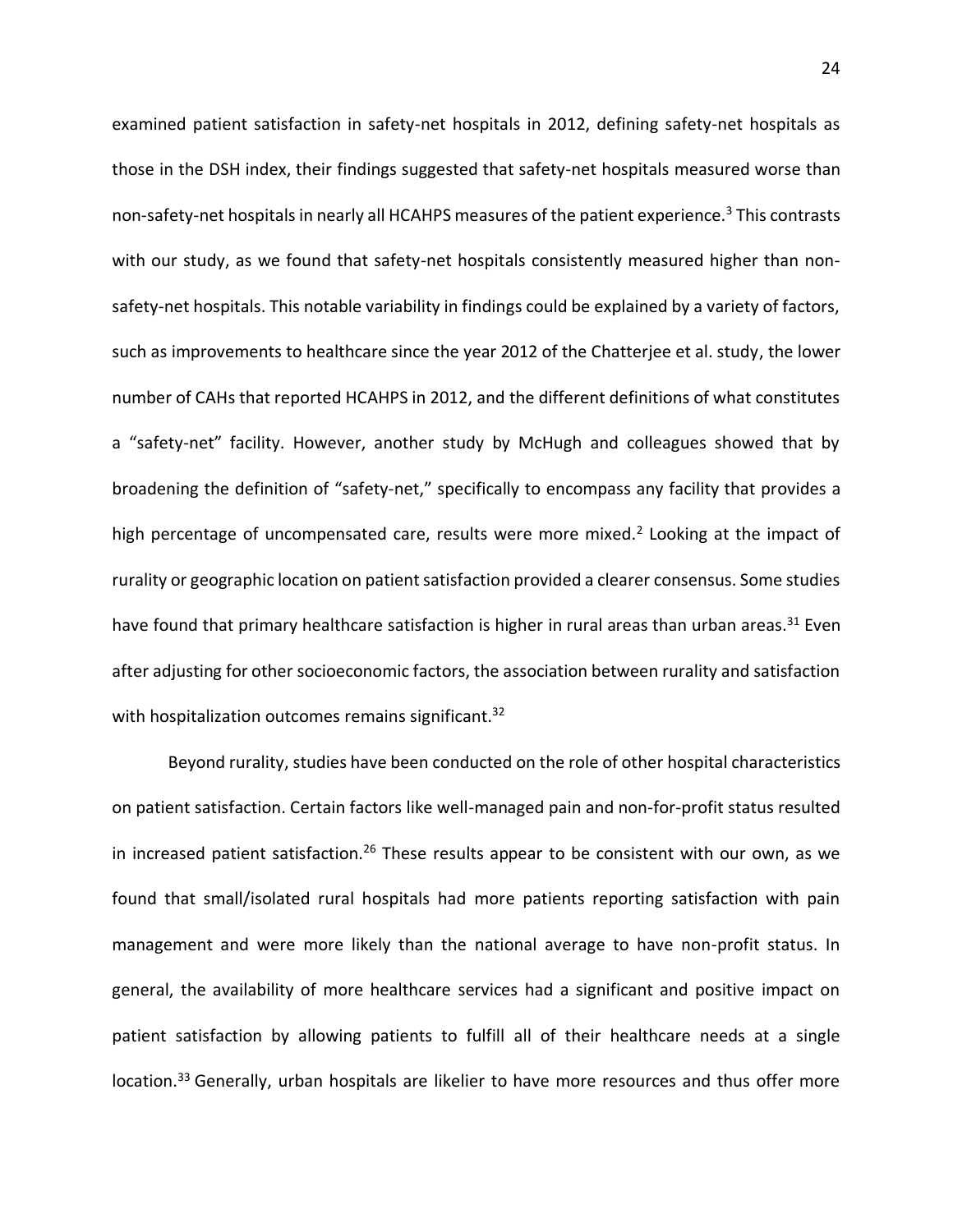services, but our data did show that small/isolated rural hospitals were the most likely to offer pharmacy services.

One prior study found teaching status or number of beds did not have a significant association with patient satisfaction, which appeared to be consistent with our results.<sup>16</sup> We found that small/isolated rural hospitals were the least likely to be affiliated with a medical school (suggesting lack of teaching status) and had the lowest staffing numbers (suggesting fewer number of beds) of all other hospitals. However, other studies have shown teaching status to have a positive impact on patient satisfaction. An aforementioned study saw academic hospitals outperform non-academic hospitals in patient satisfaction, and another study found that the introduction of medical students to a hospital improved patient satisfaction.<sup>25,34</sup> This coincides with the fact that urban hospitals are more likely than rural hospitals to have medical training programs, as rural hospitals report difficulties with recruitment of physician preceptors, isolation experienced by students, and problems with scheduling transportation and housing for these physicians and students.<sup>35</sup> Other factors like location in a metropolitan area and larger size of facility clearly decreased patient satisfaction.<sup>16,36</sup> Larger hospital size was correlated with lower patient satisfaction, particularly in patients' perceptions of timeliness in receiving help, room cleanliness, and doctor communication.<sup>36</sup> Our data supports these findings, since we found that rural hospitals reported higher satisfaction in those three measures despite being smaller in size. In fact, smaller CAHs have reported better staff responsiveness than larger CAHs by several percentage points.<sup>37</sup> This is reasonable, as staff in lower-volume hospitals can spend more time with each patient and provide more individualized care, consistent with findings that show a positive correlation between time spent with patients and patient satisfaction.<sup>38</sup>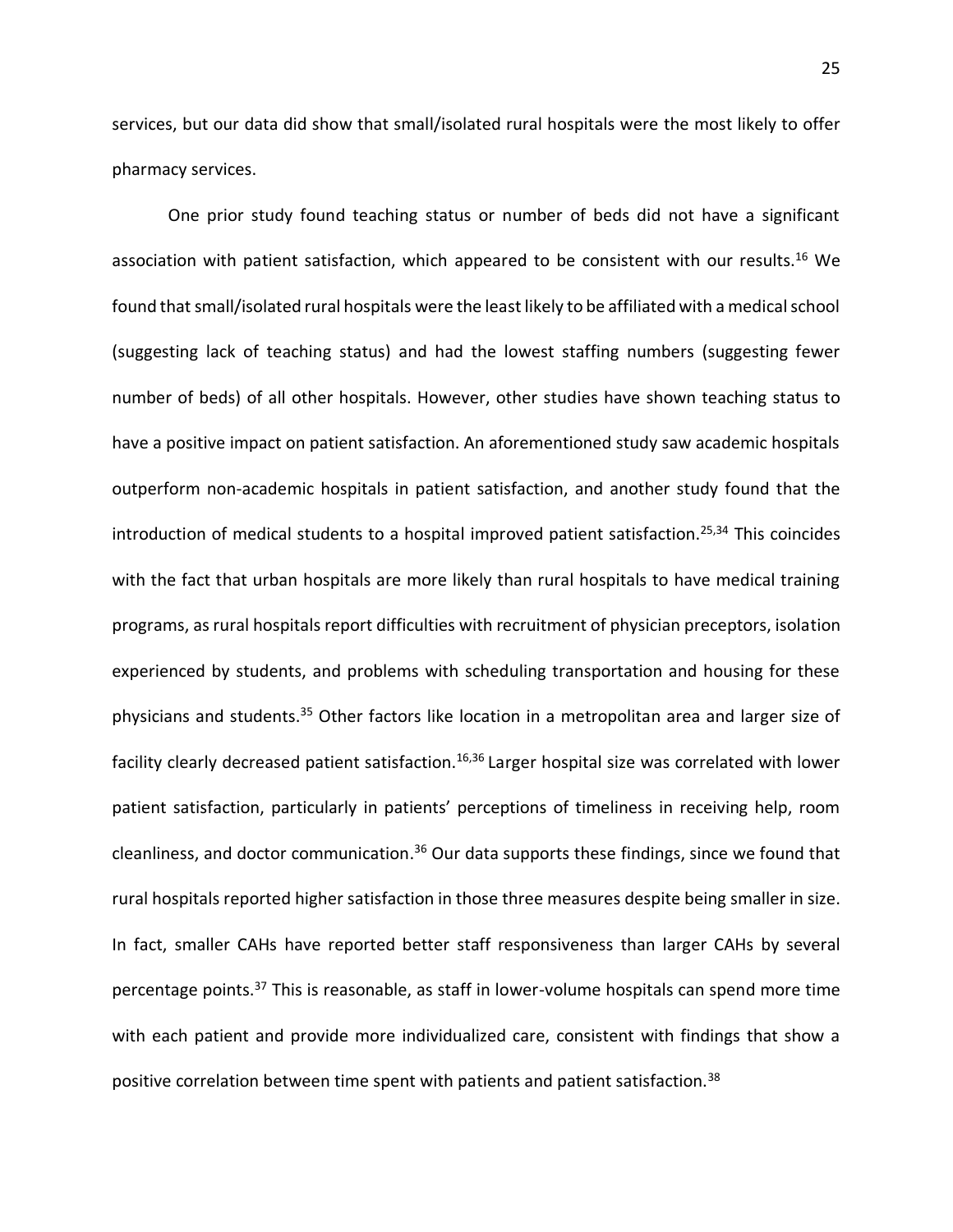In the overall context of rural healthcare, rural hospitals have several advantages for patient satisfaction. Rural hospitals in our study were reported to have better communication with nurses, doctors, and staff and quicker response times. Because these facilities are often smaller than their non-rural counterparts, nurses, doctors, and staff can offer individualized care to each patient. An exploration of the rural physician experience confirms that they spend more time with patients and often provide care beyond the usual scope of practice.<sup>39</sup> It is also reasonable that our results found rural hospitals to be more likely to have cleaner and quieter rooms, as these hospitals are located away from dense, high-traffic environments. However, rural hospitals had poor or inconclusive results for measures of discharge information and transition of care. Rural nurses are less likely than urban nurses to hold a baccalaureate nursing degree and more likely to have received continuing education through online courses.<sup>40</sup> Studies have also found that health literacy is significantly lower in rural populations than urban populations, a possible explanation for why rurality did not have a significant effect on patient satisfaction measures of understanding discharge information. $41$  Similarly, transition of care may be challenging due to the large geographical distances between medical facilities and scarcity of public transport in rural areas. In fact, half of rural patients who were prescribed specialist referrals did not complete their referrals due to transportation obstacles.<sup>42</sup> Despite limitations in staffing, infrastructure, and resources, small and critical access hospitals have unique factors that contribute to improved quality of care.<sup>43</sup> They are often tight-knit communities that emphasize collaboration, and staff members are usually multidisciplinary to overcome staff capacity needs and financial constraints.43,35

## **Limitations**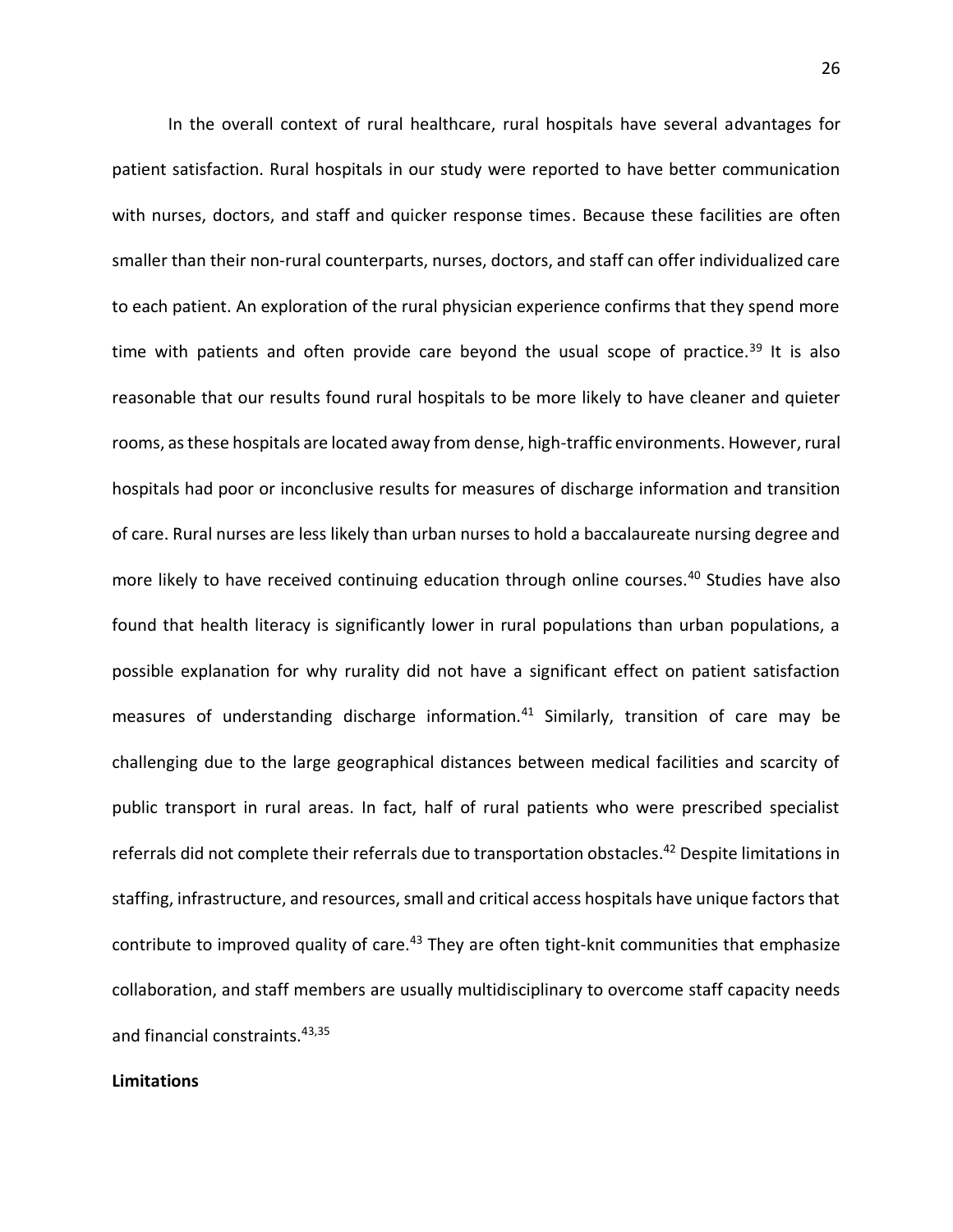Key strengths of this study include the large sample size, suggesting that findings may be fairly representative of hospitals nationwide. This study also adds to the thus far limited body of literature surrounding safety-net and/or rural hospitals and their effects on patient satisfaction. However, there were several study limitations. The HCAHPS survey which comprised much of our data is a retrospective patient self-report, which may allow opportunities for errors in memory that would affect reported satisfaction. Based on Appendix Table 1, response rates to the survey were modest and thus may result in nonresponse bias; it is possible that patients that experienced satisfaction on the extremes (either very satisfied or very dissatisfied) were more inclined to complete the survey than patients who experienced average satisfaction.

Patient satisfaction is also in itself a subjective measure, so different individuals may have different perceptions of what "satisfaction" means. Although we controlled our generalized linear models for a variety of other hospital characteristics, it is highly likely that patient satisfaction is impacted by many more variables outside of these. Given the nature of the crosssectional study design, this study provides compelling evidence on rural-urban differences in hospital patient satisfaction in 2019; future research is warranted to examine the trends of hospital patient satisfaction across rural and urban hospitals, as well as the underlying factors for hospital patient satisfaction with better data to conclude causality.

#### **Future Implications**

Approximately 60 million Americans live in rural areas and face barriers to accessing quality medical care.<sup>8</sup> This study provides evidence that rurality impacts patient satisfaction and thus has far-reaching implications for these 60 million Americans. Despite several government programs offering financial support, rural hospitals are at a disadvantage when compared to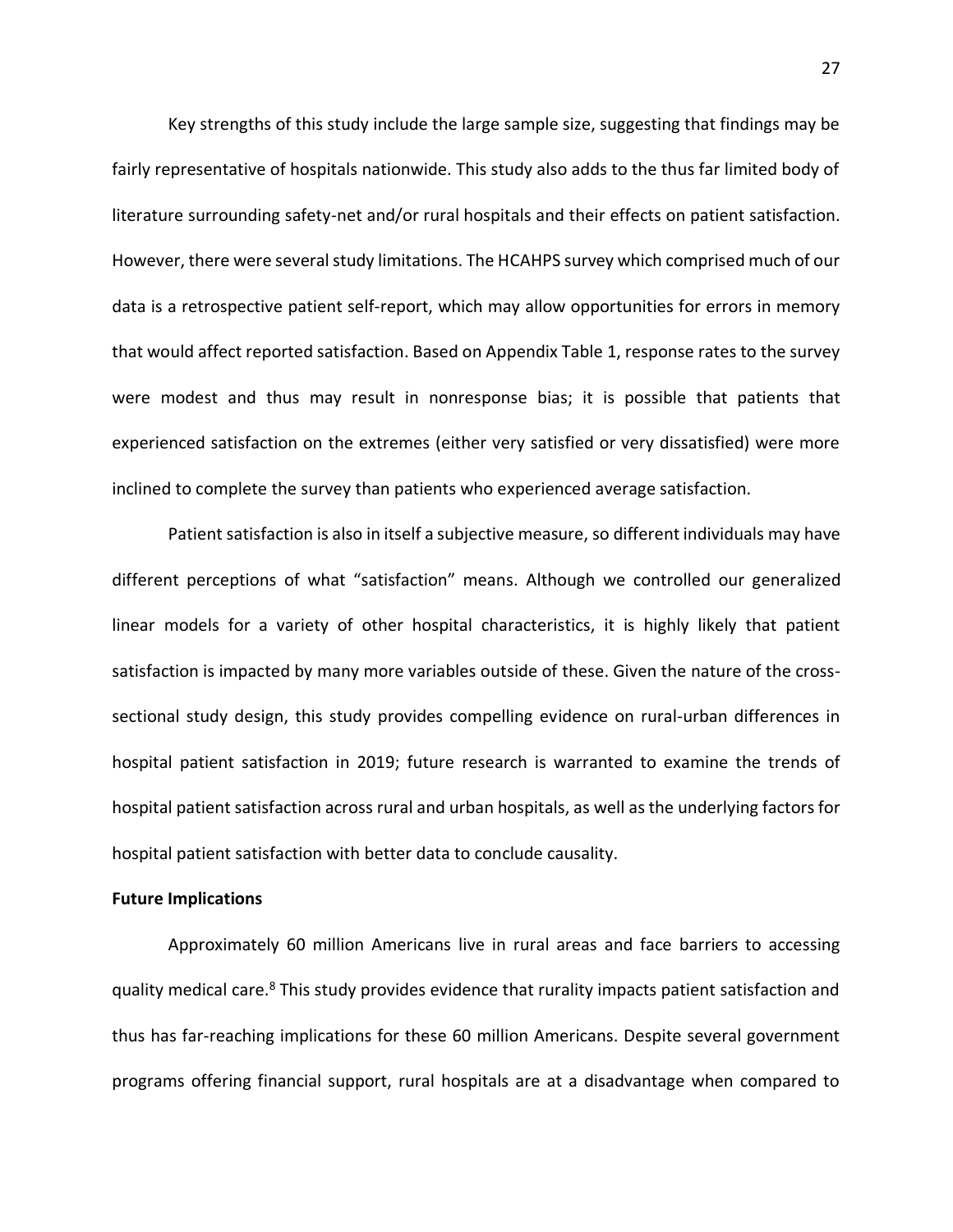larger, less isolated hospitals, resulting in the growing number of rural hospital closures that critically endanger the communities which they serve.<sup>44</sup> Rural hospitals have fewer financial and human resources, offering opportunities for future research on how to fund and how to attract experienced healthcare professionals to these institutes that are so vital to community health.<sup>45</sup> Rural hospitals must also overcome a challenging demographic of aging patients whom are often less educated and at increased risk of poverty; more research is needed to examine exactly how best to treat this particular population.<sup>46</sup>

Despite all of these obstacles, our study has shown that rural hospitals perform highly in patient satisfaction. Patient satisfaction is an established and effective measure of clinical success, showing that rural hospitals are clinically important.<sup>16</sup> While we have demonstrated rurality's effect on the patient experience, there are infinite characteristics from the patient-level to the hospital-level that future studies can examine.<sup>16</sup> For instance, racial differences in patient satisfaction have been reported, with white populations being the most satisfied and Hispanic populations being the least.<sup>47</sup> Racial and ethnic minority populations often face more challenges in the healthcare setting due to racism or cultural incompetency by healthcare providers and lack of resources like interpretation services.<sup>48,49</sup> Our study did not account for race or other demographic factors, which is a potential avenue for further research.<sup>50</sup>

The definition of "safety-net" can be further expanded in future studies. In addition to encompassing rural hospitals as we did or uncompensated care, high Medicare and Medicaid case load, facility characteristics, or the DSH index like other studies, research can be done on other healthcare providers such as Federally Qualified Health Centers, Rural Health Clinics, Community Health Centers, or state public health departments.<sup>2,3</sup> With our own study showing a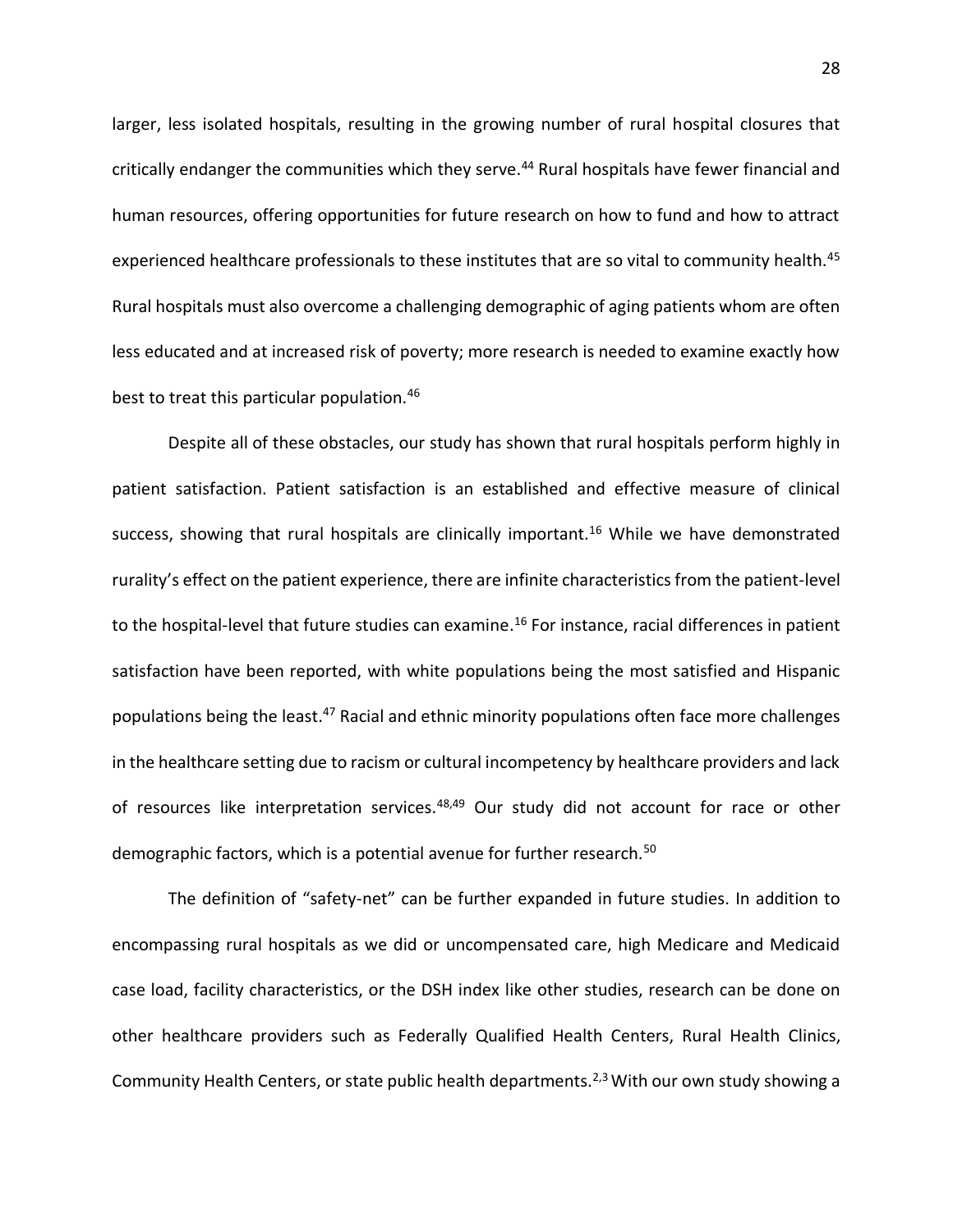safety-net system with positive outcomes, the importance of these institutions in maintaining the health of vulnerable and uninsured communities cannot be overstated. Because safety-net systems are often the only option for these groups of people, access to patient-centered care is particularly important in these rural settings.

## **ACKNOWLEDGEMENTS**

Many thanks to Dr. Peiyin Hung for her guidance and mentorship as my thesis director. Thanks as well to Dr. Melinda Merrell for kindly serving as my second reader. This project would not be possible without their insights.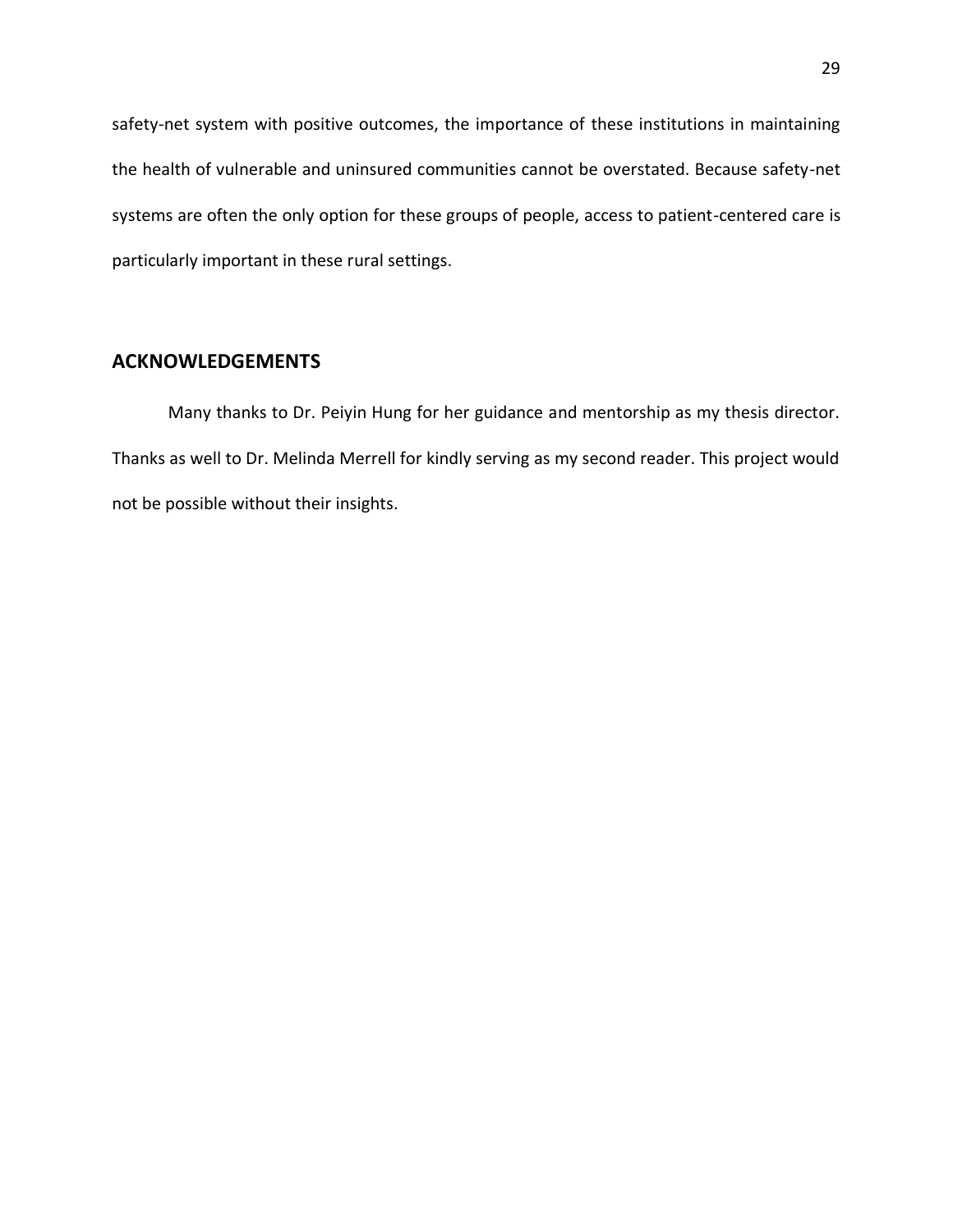## **REFERENCES**

- 1. Institute of Medicine (US) Committee on the Changing Market MC, Lewin ME, Altman S. The Core Safety Net and the Safety Net System. National Academies Press (US); 2000.
- 2. McHugh M, Kang R, Hasnain-Wynia R. Understanding the safety net: inpatient quality of care varies based on how one defines safety-net hospitals. Med Care Res Rev. 2009;66(5):590-605. doi:10.1177/1077558709334895
- 3. Chatterjee P, Joynt KE, Orav EJ, Jha AK. Patient experience in safety-net hospitals: implications for improving care and value-based purchasing. Arch Intern Med. 2012;172(16):1204-1210. doi:10.1001/archinternmed.2012.3158
- 4. Brand M, Morris T, Pray M, Rafiullah S. A Targeted Look at the Rural Health Care Safety Net. 2002. Accessed April 14, 2022.

https://www.hrsa.gov/sites/default/files/advisorycommittees/rural/healthsafetynet.pdf

- 5. Turrini G, Branham DK, Chen L, et al. Access to Affordable Care in Rural America: Current Trends and Key Challenges. ASPE. 2021:23.
- 6. Ricketts TC, Konrad TR, Stein JS, DeFriese GH. Population Ecology and Health Policy Analysis: The Case of Rural Primary Care Centers. Medical Care Review. 1987;44(2):345- 373. doi:10.1177/107755878704400207
- 7. Historical CAH Data. Flex Monitoring Team. Accessed April 14, 2022. https://www.flexmonitoring.org/historical-cah-data-0
- 8. Joynt KE, Orav EJ, Jha AK. Mortality Rates for Medicare Beneficiaries Admitted to Critical Access and Non-Critical Access Hospitals, 2002-2010. JAMA. 2013;309(13):1379-1387. doi:10.1001/jama.2013.2366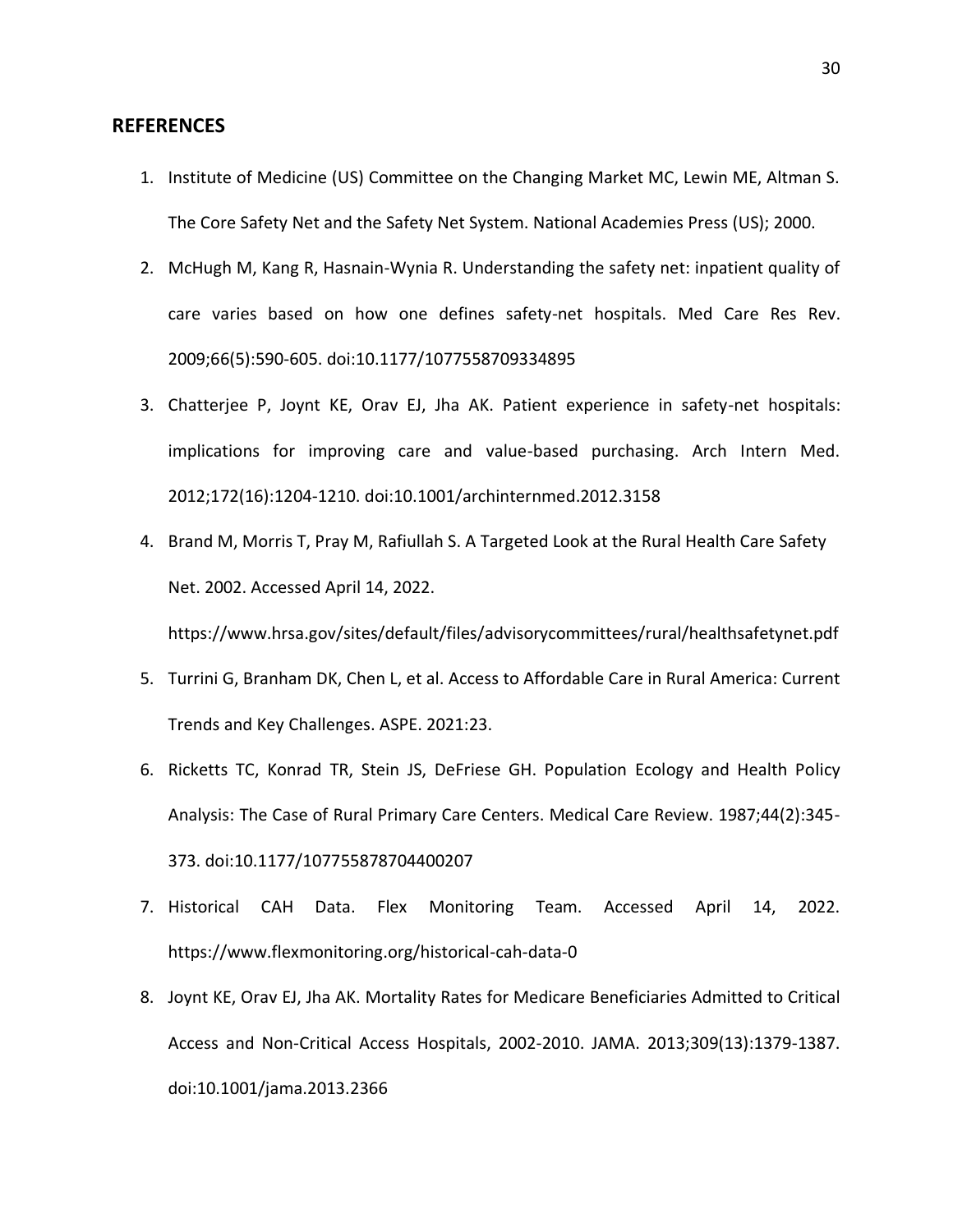- 9. Centers for Medicare & Medicaid Services [CMS]. Critical access hospital; 2019, July. Accessed April 7, 2022. https://www.cms.gov/Outreach-and-Education/Medicare-Learning-Network-MLN/MLNProducts/Downloads/CritAccessHospftsht.pdf
- 10. Kaufman BG, Reiter KL, Pink GH, Holmes GM. Medicaid Expansion Affects Rural And Urban Hospitals Differently. Health Aff (Millwood). 2016;35(9):1665-1672. doi:10.1377/hlthaff.2016.0357
- 11. McCarthy S, Moore D, Smedley WA, et al. Impact of Rural Hospital Closures on Health-Care Access. J Surg Res. 2021;258:170-178. doi:10.1016/j.jss.2020.08.055
- 12. Wishner J, Solleveld P, Paradise J. A Look at Rural Hospital Closures and Implications for Access to Care: Three Case Studies. KFF. Published July 7, 2016. Accessed April 14, 2022. https://www.kff.org/medicaid/issue-brief/a-look-at-rural-hospital-closures-andimplications-for-access-to-care/
- 13. Douthit N, Kiv S, Dwolatzky T, Biswas S. Exposing some important barriers to health care access in the rural USA. Public Health. 2015;129(6):611-620. doi:10.1016/j.puhe.2015.04.001
- 14. Ford JA, Wong G, Jones AP, Steel N. Access to primary care for socioeconomically disadvantaged older people in rural areas: a realist review. BMJ Open. 2016;6(5):e010652. Published 2016 May 17. doi:10.1136/bmjopen-2015-010652
- 15. Spleen AM, Lengerich EJ, Camacho FT, Vanderpool RC. Health Care Avoidance Among Rural Populations: Results From a Nationally Representative Survey. J Rural Health. 2014;30(1):10.1111/jrh.12032. doi:10.1111/jrh.12032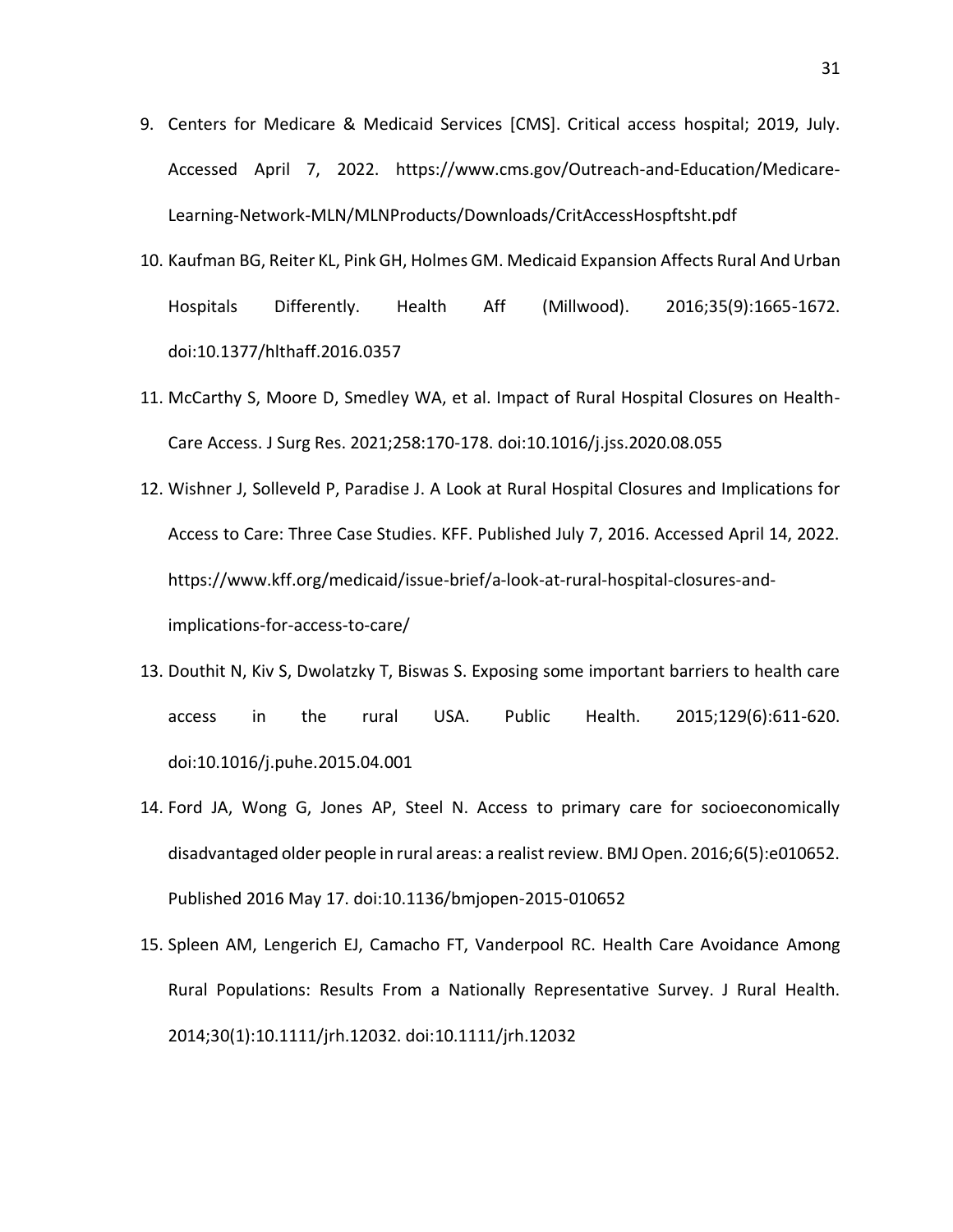- 16. Prakash B. Patient Satisfaction. J Cutan Aesthet Surg. 2010;3(3):151-155. doi:10.4103/0974-2077.74491
- 17. HCAHPS: Patients' Perspectives of Care Survey. CMS. Accessed April 14, 2022. https://www.cms.gov/Medicare/Quality-Initiatives-Patient-Assessment-Instruments/HospitalQualityInits/HospitalHCAHPS
- 18. Critical Access Hospitals (CAHs) Overview. Rural Health Information Hub. Accessed April 14, 2022. https://www.ruralhealthinfo.org/topics/critical-access-hospitals
- 19. MBQIP. Accessed April 14, 2022. https://www.mbqip.com/
- 20. Kang YS, Tzeng HM, Zhang T. Rural Disparities in Hospital Patient Satisfaction: Multilevel Analysis of the Massachusetts AHA, SID, and HCAHPS Data. J Patient Exp. 2020;7(4):607- 614. doi:10.1177/2374373519862933
- 21. Carter JC, Silverman FN. Using HCAHPS data to improve hospital care quality. The TQM Journal. 2016;28(6):974-990. doi:10.1108/TQM-09-2014-0072
- 22. Butler R, Monsalve M, Thomas GW, et al. Estimating Time Physicians and Other Health Care Workers Spend with Patients in an Intensive Care Unit Using a Sensor Network. Am J Med. 2018;131(8):972.e9-972.e15. doi:10.1016/j.amjmed.2018.03.015
- 23. Indovina KA, Keniston A, Manchala V, Burden M. Predictors of a Top-Box Patient Experience: A Retrospective Observational Study of HCAHPS Data at a Safety Net Institution. J Patient Exp. 2021;8:23743735211034342. Published 2021 Jul 27. doi:10.1177/23743735211034342
- 24. Lehrman WG, Elliott MN, Goldstein E, Beckett MK, Klein DJ, Giordano LA. Characteristics of Hospitals Demonstrating Superior Performance in Patient Experience and Clinical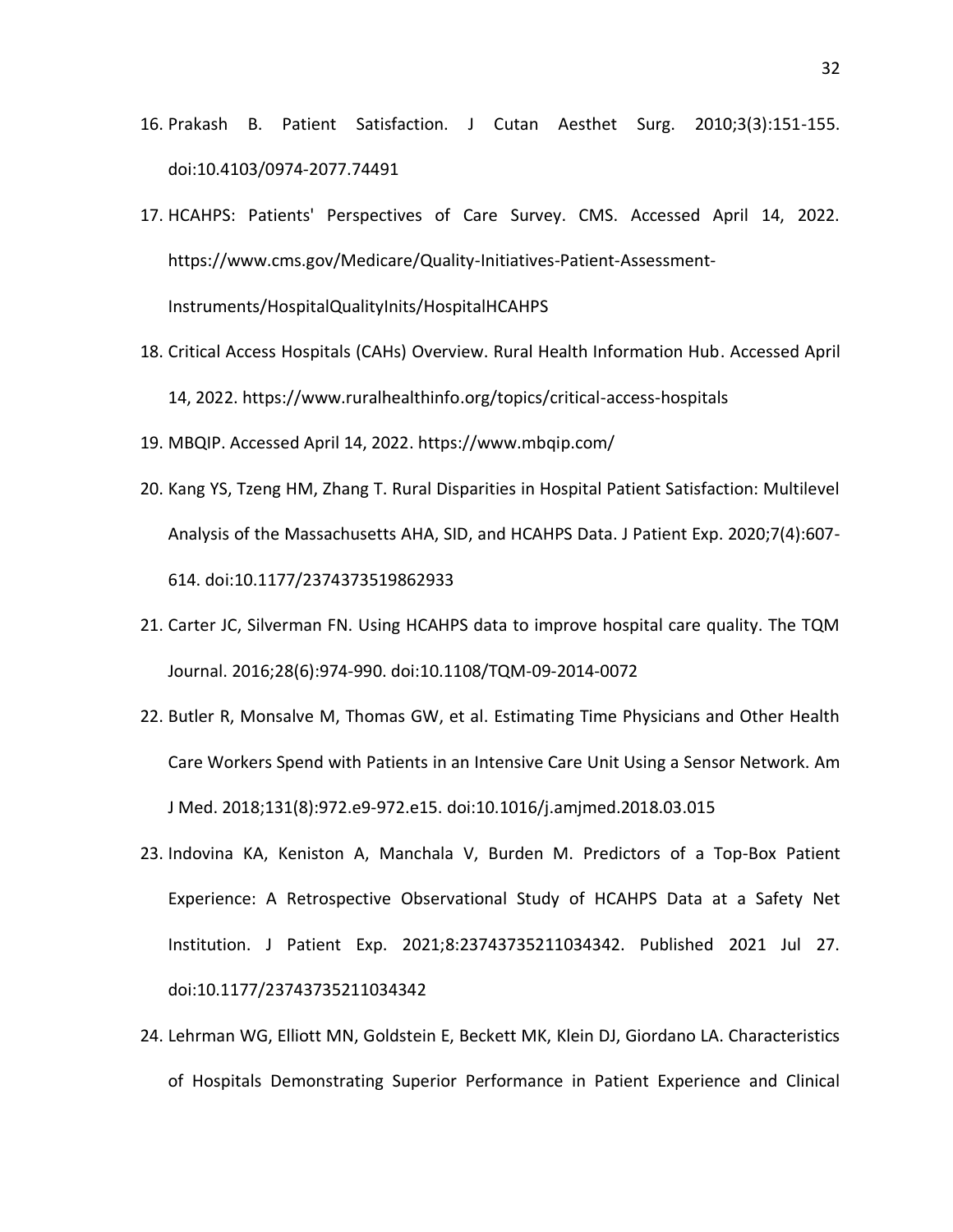Process Measures of Care. Med Care Res Rev. 2010;67(1):38-55. doi:10.1177/1077558709341323

- 25. Chen AS, Revere L, Ratanatawan A, Beck CL, Allo JA. A Comparative Analysis of Academic and Nonacademic Hospitals on Outcome Measures and Patient Satisfaction. Am J Med Qual. 2019;34(4):367-375. doi:10.1177/1062860618800586
- 26. Mazurenko O, Collum T, Ferdinand A, Menachemi N. Predictors of Hospital Patient Satisfaction as Measured by HCAHPS: A Systematic Review. Journal of Healthcare Management. 2017;62(4):272-283. doi:10.1097/JHM-D-15-00050
- 27. Greville H, Haynes E, Kagie R, Thompson SC. 'It Shouldn't Be This Hard': Exploring the Challenges of Rural Health Research. Int J Environ Res Public Health. 2019;16(23):4643. Published 2019 Nov 22. doi:10.3390/ijerph16234643
- 28. Hospital Consumer Assessment of Healthcare Providers and Systems. HCAHPS. Accessed April 6, 2022. https://hcahpsonline.org/
- 29. Centers for Medicare & Medicaid Services. 2020 POS File. Accessed April 7, 2022. https://www.cms.gov/research-statistics-data-systems/provider-services-currentfiles/2020-pos-file
- 30. USDA ERS. 2010 Rural-Urban Commuting Area (RUCA) Codes. Accessed April 25, 2022. https://www.ers.usda.gov/data-products/rural-urban-commuting-areacodes/documentation/
- 31. Ferreira PL, Raposo V, Tavares AI. Primary health care patient satisfaction: Explanatory factors and geographic characteristics. Int J Qual Health Care. 2020;32(2):93-98. doi:10.1093/intqhc/mzz134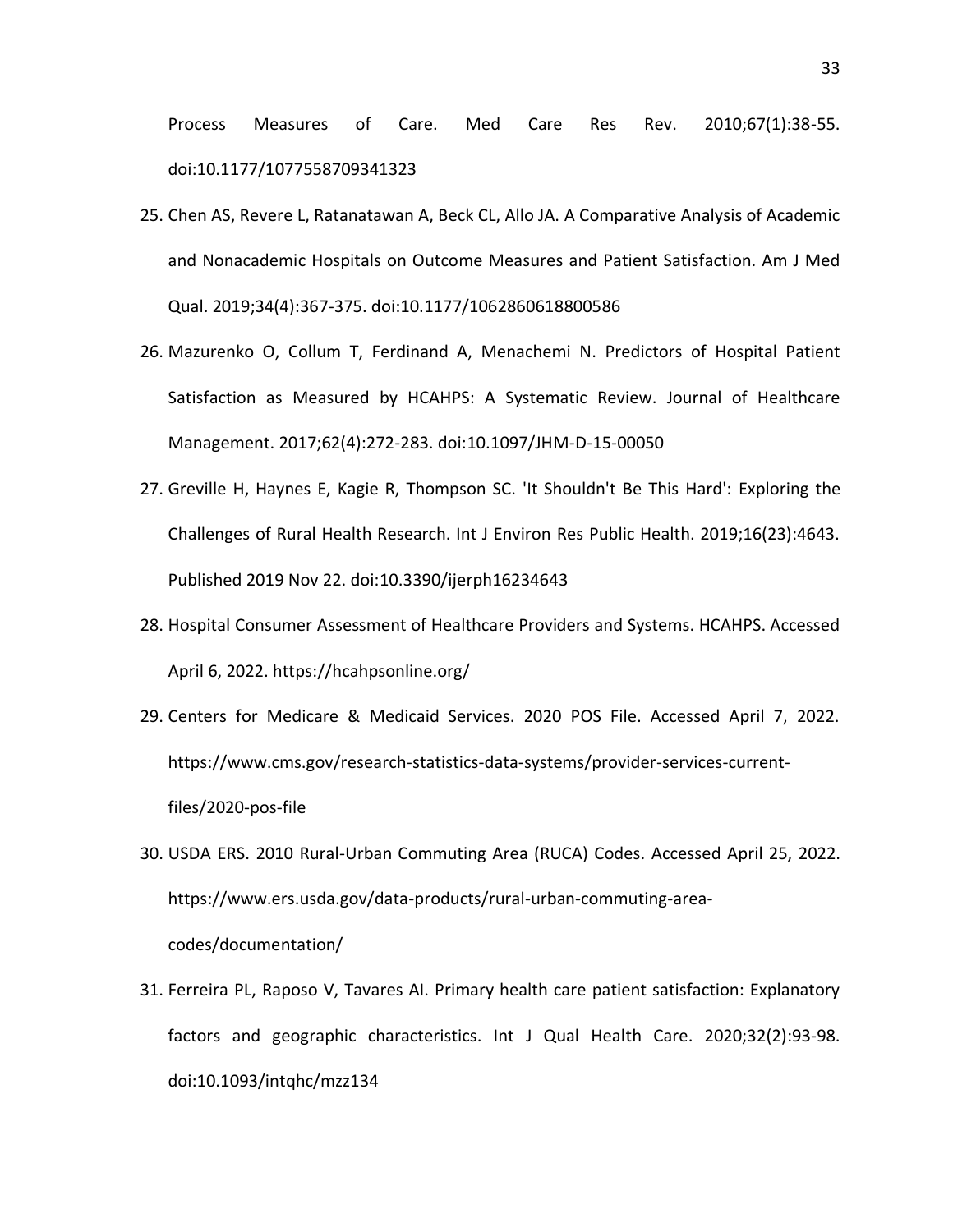- 32. Maslach D, Karczewska B, Szpak A, Charkiewicz A, Krzyzak M. Does place of residence affect patient satisfaction with hospital health care? Ann Agric Environ Med. 2020;27(1):86-90. doi:10.26444/aaem/116574
- 33. Manzoor F, Wei L, Hussain A, Asif M, Shah SIA. Patient Satisfaction with Health Care Services; An Application of Physician's Behavior as a Moderator. Int J Environ Res Public Health. 2019;16(18):3318. Published 2019 Sep 9. doi:10.3390/ijerph16183318
- 34. Esguerra R, Toro J, Ospina JM, Porras A, DV $\neq$ az C, Reyes S. The transition to a teaching hospital: patient satisfaction before and after the introduction of medical students. Med Teach. 2014;36(8):710-714. doi:10.3109/0142159X.2014.907877
- 35. Arrington B, Gautam K, Campbell C, Barrington B. An Empirical Comparison of Rrual and Urban Safety-Net Hospitals. Journal of Health and Human Services Administration. 1997;20(2):217-229.
- 36. McFarland DC, Shen MJ, Parker P, Meyerson S, Holcombe RF. Does Hospital Size Affect Patient Satisfaction? Quality Management in Healthcare. 2017;26(4):205-209. doi:10.1097/QMH.0000000000000149
- 37. A Study of HCAHPS Best Practices in High Performing Critical Access Hospitals. Stratis Health. 2017. Accessed April 7, 2022.

https://www.ruralcenter.org/sites/default/files/study-hcahps-best -practices-highperforming-critical-access-hospitals.pdf

38. Dugdale DC, Epstein R, Pantilat SZ. Time and the Patient-Physician Relationship. J Gen Intern Med. 1999;14(Suppl 1):S34-S40. doi:10.1046/j.1525-1497.1999.00263.x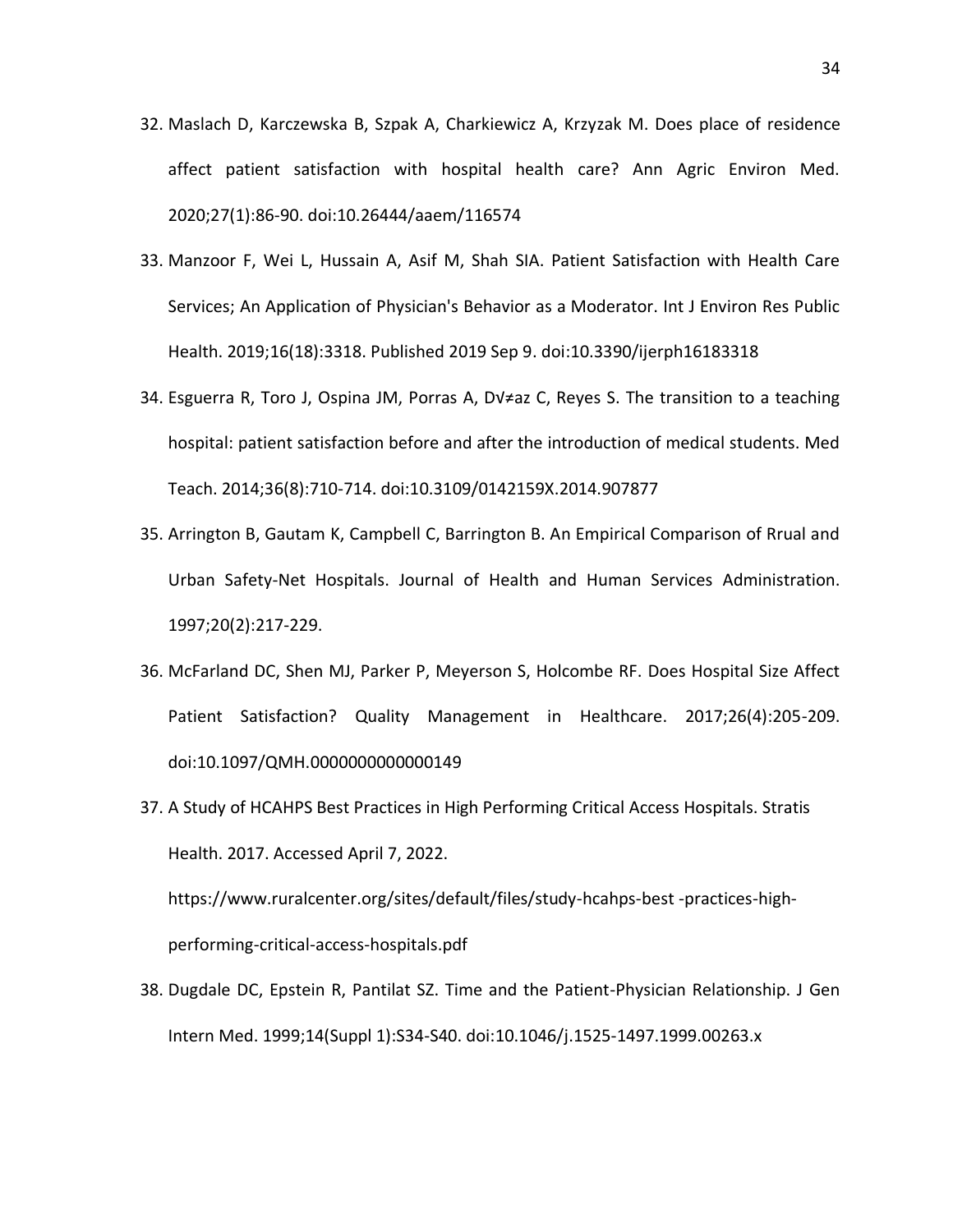- 39. Konkin J, Grave L, Cockburn E, et al. Exploration of rural physicians' lived experience of practising outside their usual scope of practice to provide access to essential medical care (clinical courage): an international phenomenological study. BMJ Open. 2020;10(8):e037705. doi:10.1136/bmjopen-2020-037705
- 40. Ramos MM, Fullerton L, Sapien R, Greenberg C, Bauer-Creegan J. Rural-urban disparities in school nursing: implications for continuing education and rural school health. J Rural Health. 2014;30(3):265-274. doi:10.1111/jrh.12058
- 41. Aljassim N, Ostini R. Health literacy in rural and urban populations: A systematic review. Patient Education and Counseling. 2020;103(10):2142-2154. doi:10.1016/j.pec.2020.06.007
- 42. Biggerstaff ME, Short N. Evaluation of specialist referrals at a rural health care clinic. J Am Assoc Nurse Pract. 2017;29(7):410-414. doi:10.1002/2327-6924.12480
- 43. Implementation of Antibiotic Stewardship Core Elements at Small and Critical Access Hospitals. CDC. Published April 14, 2021. Accessed April 14, 2022. https://www.cdc.gov/antibiotic-use/core-elements/small-critical.html
- 44. Greenwood-Ericksen M, Kamdar N, Lin P, et al. Association of Rural and Critical Access Hospital Status With Patient Outcomes After Emergency Department Visits Among Medicare Beneficiaries. JAMA Netw Open. 2021;4(11):e2134980. doi:10.1001/jamanetworkopen.2021.34980
- 45. Joynt KE, Harris Y, Orav EJ, Jha AK. Quality of care and patient outcomes in critical access rural hospitals. JAMA. 2011;306(1):45-52. doi:10.1001/jama.2011.902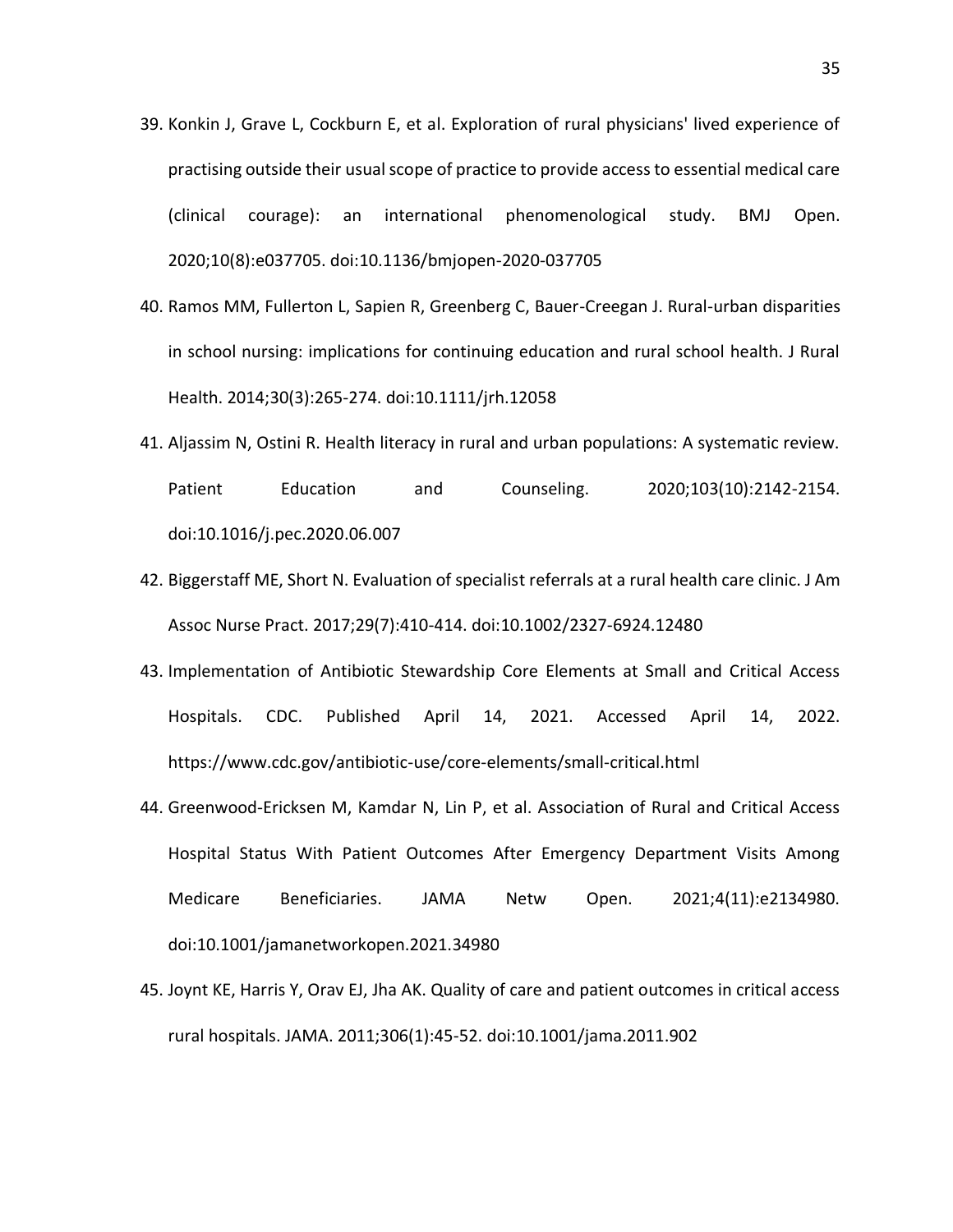- 46. Wang M, Kleit RG, Cover J, Fowler CS. Spatial variations in US poverty: beyond metropolitan and non-metropolitan. Urban Stud. 2012;49(3):563-585. doi:10.1177/0042098011404932
- 47. Deshpande SP. The Impact of Race on Patient Satisfaction With Primary Care Physicians. Health Care Manag (Frederick). 2017;36(1):29-38. doi:10.1097/HCM.0000000000000128
- 48. Govere L, Govere EM. How Effective is Cultural Competence Training of Healthcare Providers on Improving Patient Satisfaction of Minority Groups? A Systematic Review of Literature. Worldviews Evid Based Nurs. 2016;13(6):402-410. doi:10.1111/wvn.12176
- 49. Flores G. The impact of medical interpreter services on the quality of health care: a systematic review. Med Care Res Rev. 2005;62(3):255-299. doi:10.1177/1077558705275416
- 50. James CV, Moonesinghe R, Wilson-Frederick SM, Hall JE, Penman-Aguilar A, Bouye K. Racial/Ethnic Health Disparities Among Rural Adults - United States, 2012-2015. MMWR Surveill Summ. 2017;66(23):1-9. Published 2017 Nov 17. doi:10.15585/mmwr.ss6623a1